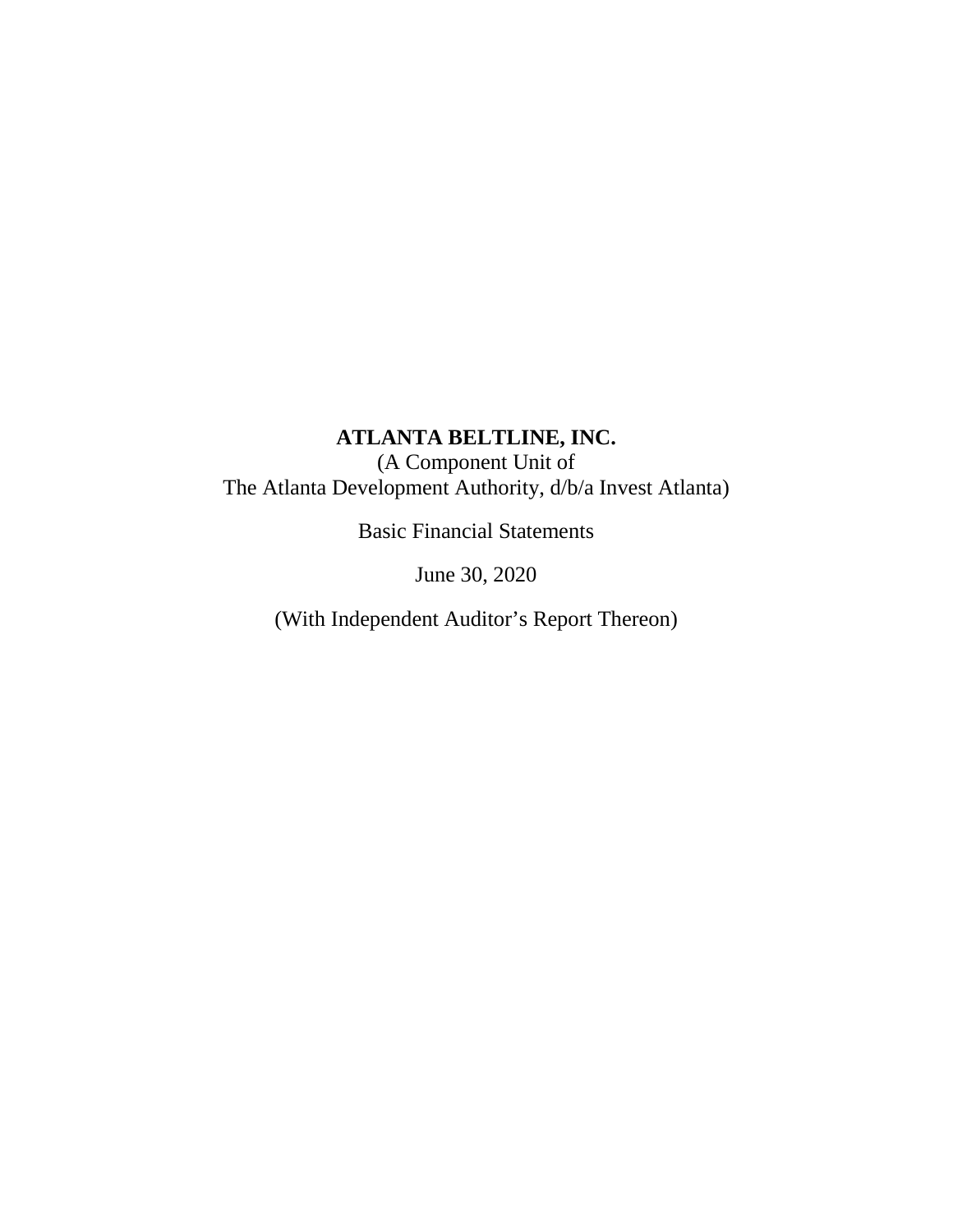# **ATLANTA BELTLINE, INC.**

(A Component Unit of The Atlanta Development Authority, d/b/a Invest Atlanta)

June 30, 2020

# **Table of Contents**

|                                                                                      | Page    |
|--------------------------------------------------------------------------------------|---------|
| <b>Independent Auditor's Report</b>                                                  | 1 and 2 |
| Management's Discussion and Analysis (unaudited)                                     | $3 - 7$ |
| <b>Basic Financial Statements:</b>                                                   |         |
| Government-wide Financial Statements:                                                |         |
| <b>Statement of Net Position</b>                                                     | 8       |
| <b>Statement of Activities</b>                                                       | 9       |
| <b>Fund Financial Statements:</b>                                                    |         |
| <b>Statement of Net Position - Proprietary Fund</b>                                  | 10      |
| Statement of Revenues, Expenses, and Changes in Fund Net Position - Proprietary Fund | 11      |
| <b>Statement of Cash Flows - Proprietary Fund</b>                                    | 12      |
| Notes to Financial Statements                                                        | 13-20   |
|                                                                                      |         |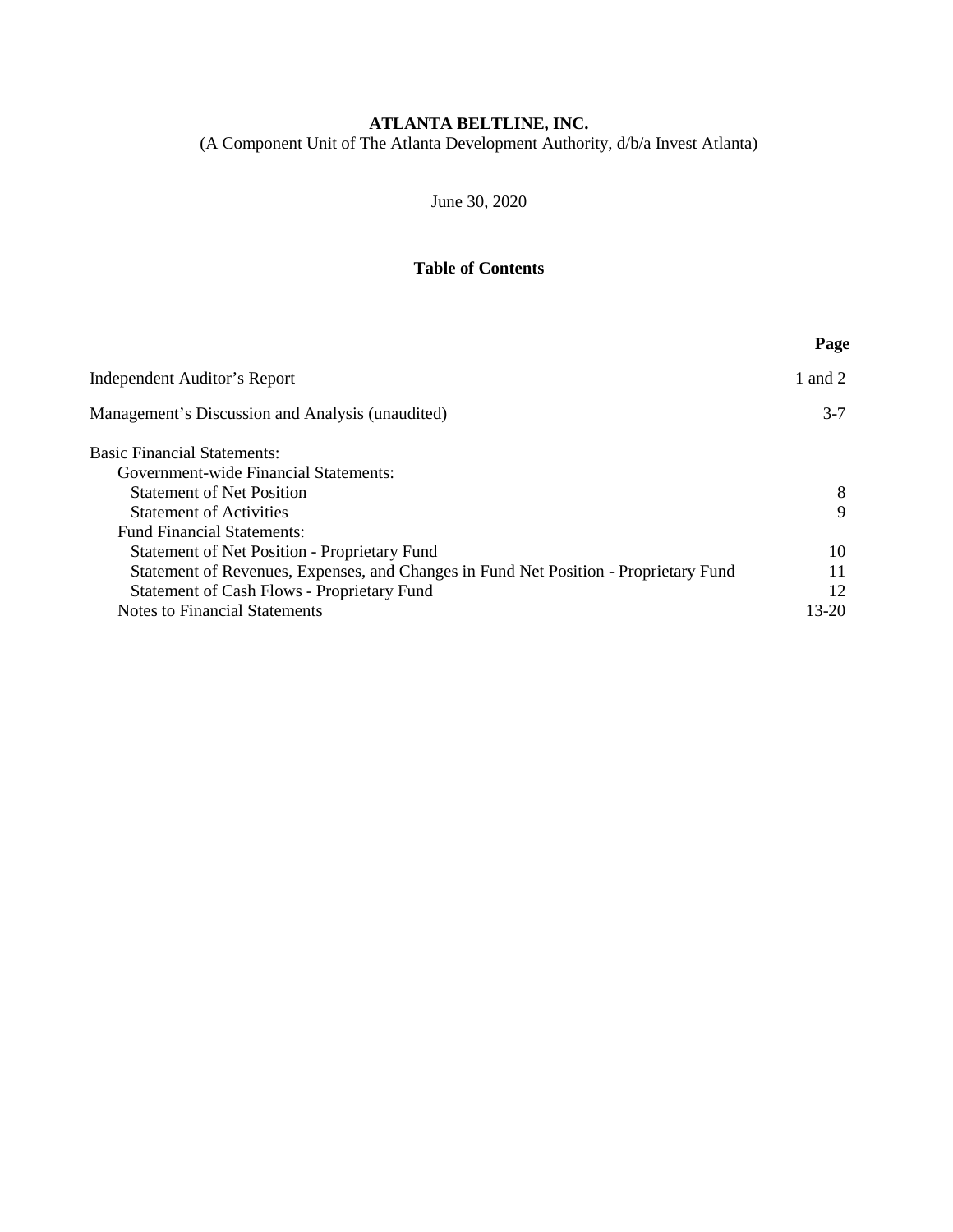

# **INDEPENDENT AUDITOR'S REPORT**

**The Board of Directors of the Atlanta BeltLine, Inc. Atlanta, Georgia**

#### **Report on the Financial Statements**

We have audited the accompanying financial statements of the business-type activities, the aggregate discretely presented component units, and the major fund of the **Atlanta BeltLine, Inc.** ("ABI"), a component unit of The Atlanta Development Authority, d/b/a Invest Atlanta, as of and for the fiscal year ended June 30, 2020, and the related notes to the financial statements, which collectively comprise ABI's basic financial statements, as listed in the table of contents.

#### *Management's Responsibility for the Financial Statements*

Management is responsible for the preparation and fair presentation of these financial statements in accordance with accounting principles generally accepted in the United States of America; this includes the design, implementation, and maintenance of internal control relevant to the preparation and fair presentation of financial statements that are free from material misstatement, whether due to fraud or error.

#### *Auditor's Responsibility*

Our responsibility is to express opinions on these financial statements based on our audit. We conducted our audit in accordance with auditing standards generally accepted in the United States of America and the standards applicable to financial audits contained in *Government Auditing Standards*, issued by the Comptroller General of the United States. Those standards require that we plan and perform the audit to obtain reasonable assurance about whether the financial statements are free from material misstatement.

An audit involves performing procedures to obtain audit evidence about the amounts and disclosures in the financial statements. The procedures selected depend on the auditor's judgment, including the assessment of the risks of material misstatement of the financial statements, whether due to fraud or error. In making those risk assessments, the auditor considers internal control relevant to the entity's preparation and fair presentation of the financial statements in order to design audit procedures that are appropriate in the circumstances, but not for the purpose of expressing an opinion on the effectiveness of the entity's internal control. Accordingly, we express no such opinion. An audit also includes evaluating the appropriateness of accounting policies used and the reasonableness of significant accounting estimates made by management, as well as evaluating the overall presentation of the financial statements.

We believe that the audit evidence we have obtained is sufficient and appropriate to provide a basis for our audit opinions.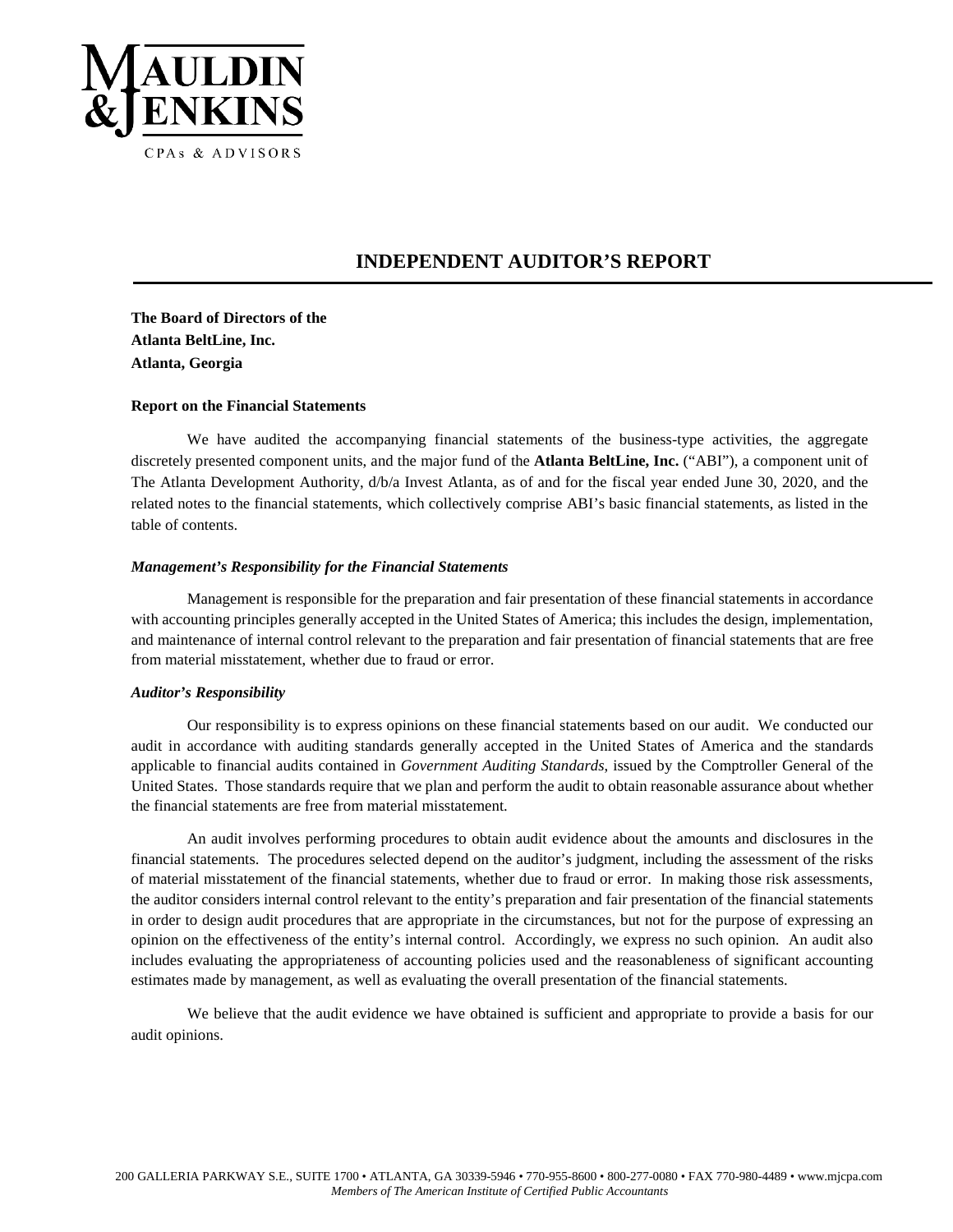#### *Opinions*

In our opinion, the financial statements referred to above present fairly, in all material respects, the respective financial position of the business-type activities, the aggregate discretely presented component units, and the major fund of the **Atlanta BeltLine, Inc.** as of June 30, 2020, and the respective changes in financial position and, where applicable, cash flows thereof for the year then ended in accordance with accounting principles generally accepted in the United States of America.

#### *Other Matters*

#### *Required Supplementary Information*

Accounting principles generally accepted in the United States of America require that the Management's Discussion and Analysis on pages 3 through 7 be presented to supplement the basic financial statements. Such information, although not a part of the basic financial statements, is required by the Governmental Accounting Standards Board who considers it to be an essential part of financial reporting for placing the basic financial statements in an appropriate operational, economic, or historical context. We have applied certain limited procedures to the required supplementary information in accordance with auditing standards generally accepted in the United States of America, which consisted of inquiries of management about the methods of preparing the information and comparing the information for consistency with management's responses to our inquiries, the basic financial statements, and other knowledge we obtained during our audit of the basic financial statements. We do not express an opinion or provide any assurance on the information because the limited procedures do not provide us with sufficient evidence to express an opinion or provide any assurance.

#### **Other Reporting Required by** *Government Auditing Standards*

In accordance with *Government Auditing Standards*, we have also issued our report dated December 9, 2020 on our consideration of ABI's internal control over financial reporting and on our tests of its compliance with certain provisions of laws, regulations, contracts, and grant agreements and other matters. The purpose of that report is solely to describe the scope of our testing of internal control over financial reporting and compliance and the results of that testing, and not to provide an opinion on the effectiveness of ABI's internal control over financial reporting or on compliance. That report is an integral part of an audit performed in accordance with *Government Auditing Standards*  in considering ABI's internal control over financial reporting and compliance.

Mauldin & Jenkins, LLC

Atlanta, Georgia December 9, 2020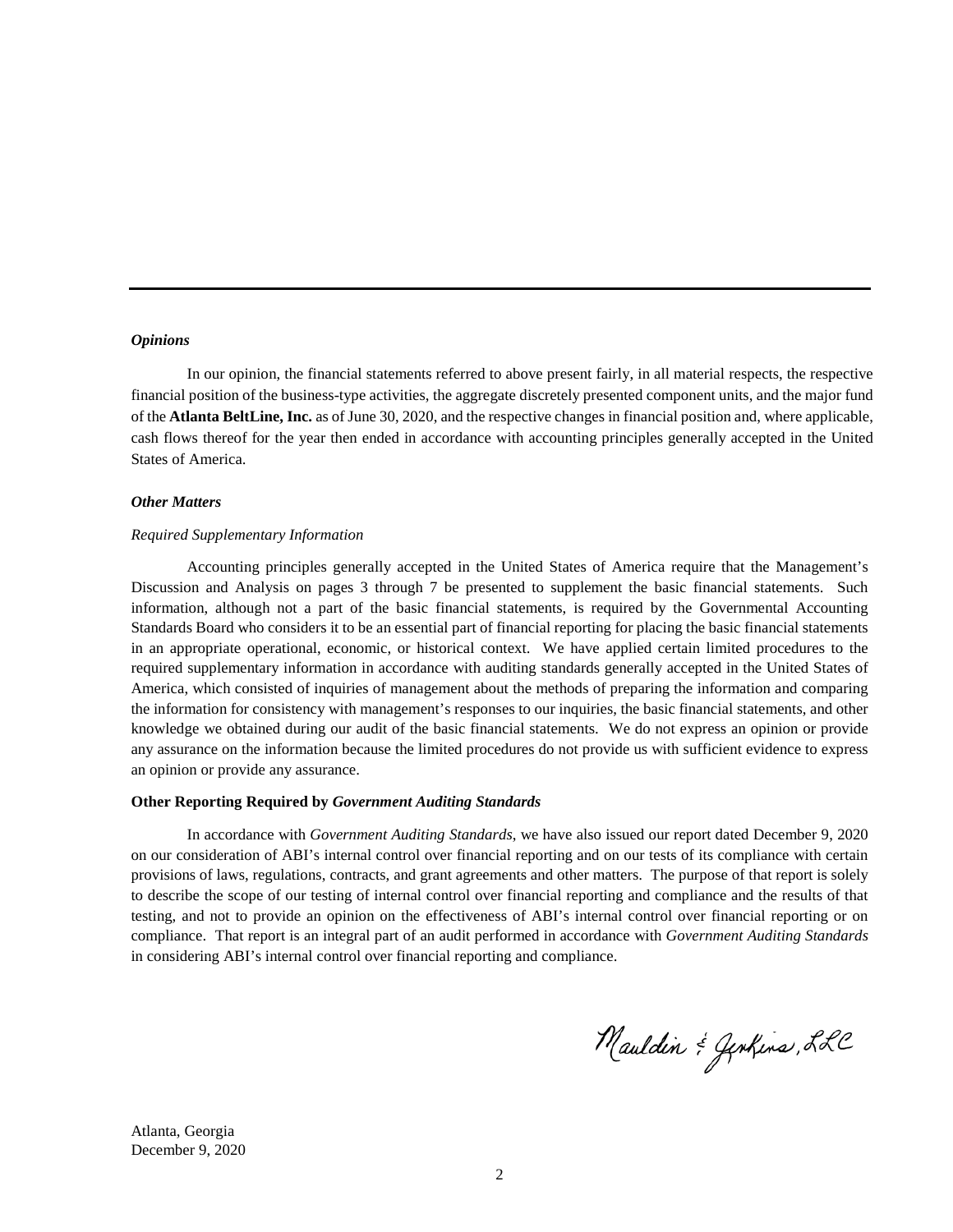This section of the Atlanta BeltLine, Inc. ("ABI") annual financial report presents our discussion and analysis of ABI's financial performance during the fiscal year ended June 30, 2020. Please read it in conjunction with the financial statements and accompanying notes.

### **Fiscal Year 2020 Selected Financial Highlights (Proprietary Funds)**

- $\triangleright$  ABI's total assets increased approximately \$2.5 million for the fiscal year ended June 30, 2020. Development of various segments along the Atlanta BeltLine continued during the fiscal year and additions were made on numerous projects, using primarily intergovernmental funding.
- Total current liabilities decreased by \$844,096 for the fiscal year ended June 30, 2020. This was largely due to a drop in accounts payable in 2020.
- Total non-current liabilities decreased approximately \$3.1 million for the fiscal year ended June 30, 2020. This is mainly attributable to the principal payment on the note payable as discussed further in Note 7.
- $\triangleright$  ABI's total net position increased approximately \$6.4 million for the fiscal year ended June 30, 2020, primarily due to an approximately \$12.4 million reduction in capital assets transferred to Invest Atlanta, offset by a reduction in TSPLOST revenue (\$8.4 million) and federal transportation grant revenue earned for the fiscal year ended June 30, 2020.
- $\triangleright$  ABI's total revenues decreased approximately \$15.9 million for the fiscal year ended June 30, 2020. This is primarily a result of funding from the City of Atlanta, via Invest Atlanta, from the issuance and expense of TSPLOST Bonds during prior fiscal years which did not recur at the same level as the prior years.

### **Overview of the Financial Statements**

This discussion and analysis is intended to serve as an introduction to ABI's financial statements. ABI's financial statements are comprised of four components: management's discussion and analysis (this section), government-wide financial statements, fund financial statements, and notes to the financial statements.

**Government-wide financial statements.** The *government-wide financial statements* are designed to provide readers with a broad overview of ABI's finances, including information related to its component units.

The *statement of net position* presents information on all of ABI's assets and liabilities, with the difference between the two reported as net position. In many government organizations, increases and decreases in net position may serve as a useful indicator of whether the financial position of the organization is improving or deteriorating. However, ABI serves as an implementer of projects on behalf of the City of Atlanta and in such capacity, funding for projects performed is recorded as revenue in the year that it is earned. When projects are completed, the asset is transferred from ABI to the City of Atlanta. These transfers may result in large decreases to ABI's net position. In these cases, such a decrease would not indicate a deterioration of ABI's financial position. Rather, this type of decrease would simply represent an asset being completed and transferred off of ABI's financial statements. Transfers to the City of Atlanta should be expected from year to year as other capital assets reach completion and are accepted by the City of Atlanta.

The *statement of activities* presents information showing how ABI's net position changed during the most recent fiscal year. All changes in net position are reported as soon as the underlying event giving rise to the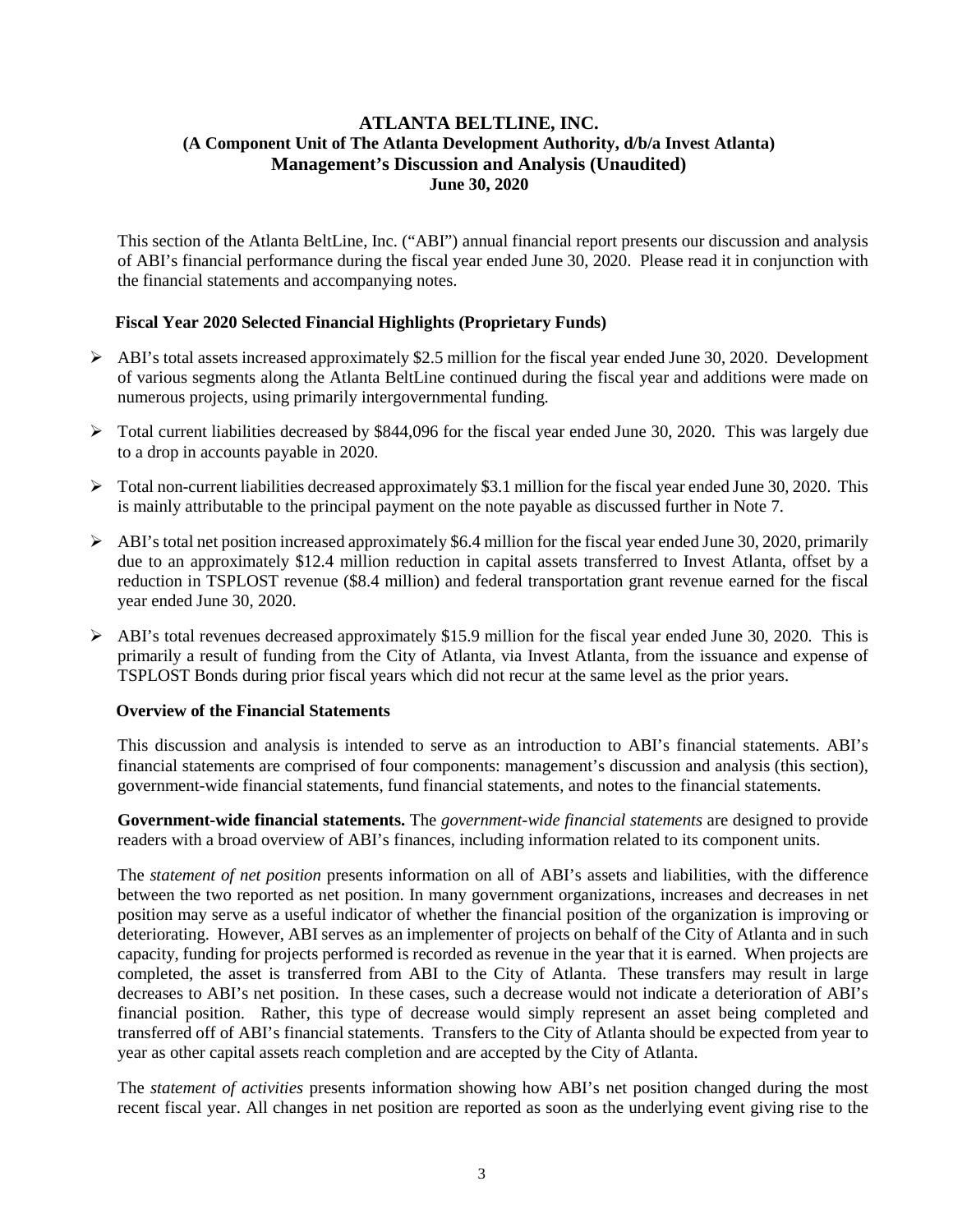change occurs, regardless of the timing of related cash flows. Thus, revenues and expenses are reported in this statement for some items that will only result in cash flows in future fiscal periods.

The government-wide financial statements include not only ABI (known as the *primary government*), but also legally separate entities for which ABI is financially accountable, Chester Avenue Lofts, LLC and Green Miles Investments, LLC (known as *component units*). Financial information for the component units is reported separately from the financial information presented for the primary government itself.

The government-wide financial statements can be found on pages 8 and 9 of this report.

**Fund financial statements.** A *fund* is a grouping of related accounts that is used to maintain control over resources that have been segregated for specific activities or objectives. The accompanying statements include only one fund, accounting for all the activity of ABI outside of its component units. This fund is used to report the same functions presented as business-type activities in the government-wide financial statements, but shows the activity in greater detail, including presenting cash flow information. The basic proprietary fund financial statements can be found on pages 10 through 12 of this report.

**Notes to the financial statements.** The notes provide additional information that is essential to a full understanding of the data provided in the financial statements. The notes to the financial statements can be found on pages 13 through 20 of this report.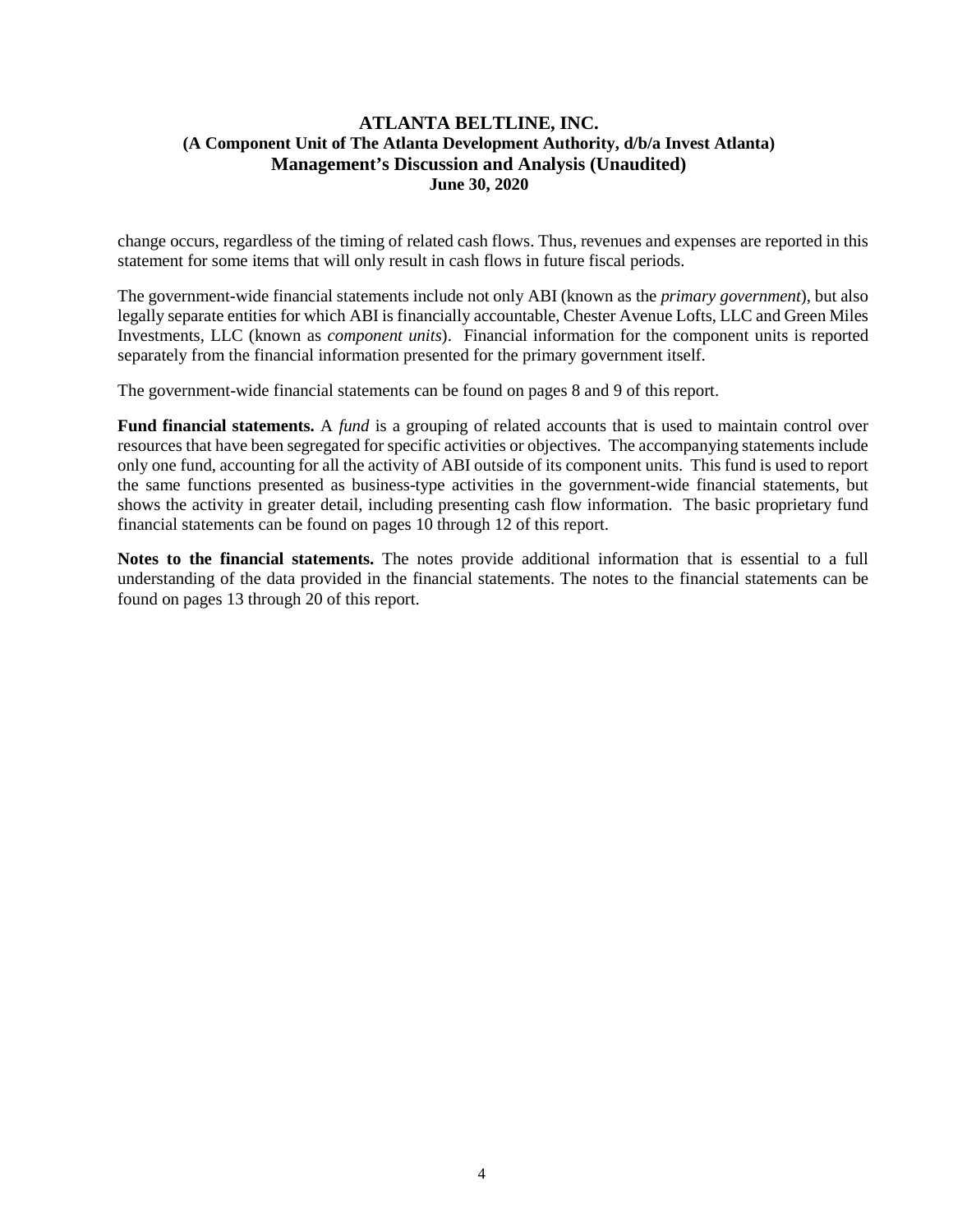#### **Financial Analysis**

As noted earlier, net position may serve over time as a useful indicator of an entity's financial position. Again, ABI's function as implementer of projects on behalf of the City of Atlanta causes periodic and expected significant decreases to its net position, which does not necessarily indicate a deterioration of ABI's financial position. In the case of ABI, assets exceeded liabilities by approximately \$142.5 million at June 30, 2020. A summary of the net position is presented below.

|                                  | 2020              |    | 2019         |  |
|----------------------------------|-------------------|----|--------------|--|
| Assets:                          |                   |    |              |  |
| Current assets                   | \$<br>9,982,081   | \$ | 9,864,059    |  |
| Capital assets                   | 170,040,846       |    | 167,688,567  |  |
| Total assets                     | 180,022,927       |    | 177,552,626  |  |
| Liabilities:                     |                   |    |              |  |
| <b>Current liabilities</b>       | 6,224,240         |    | 7,068,336    |  |
| Noncurrent liabilities           | 31,330,889        |    | 34, 385, 628 |  |
| <b>Total liabilities</b>         | 37,555,129        |    | 41,453,964   |  |
| Net position:                    |                   |    |              |  |
| Net investment in capital assets | 137,409,475       |    | 132,354,592  |  |
| Restricted                       | 4,452,740         |    | 4,366,273    |  |
| Unrestricted (deficit)           | 605,583           |    | (622, 203)   |  |
| Total net position               | \$<br>142,467,798 | \$ | 136,098,662  |  |

### **Atlanta BeltLine Inc.'s Net Position**

ABI's total assets equal \$188.0 million. Current assets primarily consist of cash and cash equivalents (61%) and due from other governments, while noncurrent assets only consist of capital assets. ABI's total liabilities equal approximately \$37.6 million. Liabilities primarily consist of a long-term payable to the City of Atlanta (64%) and a loan payable to a consortium of financial institutions (25%).

For the fiscal year ended June 30, 2020, ABI's total net position increased approximately \$6.4 million, primarily due to the approximately \$26.7 million received in intergovernmental funding for expenses that are predominantly recorded as capital assets and approximately \$1.5 million from private grants and contributions, offset primarily by operating expenses of approximately \$9.7 million. Approximately \$13.7 million worth of assets were transferred to Invest Atlanta during the fiscal year ended June 30, 2020. There are significant amounts of capital assets that are expected to be transferred to the City of Atlanta in future fiscal years.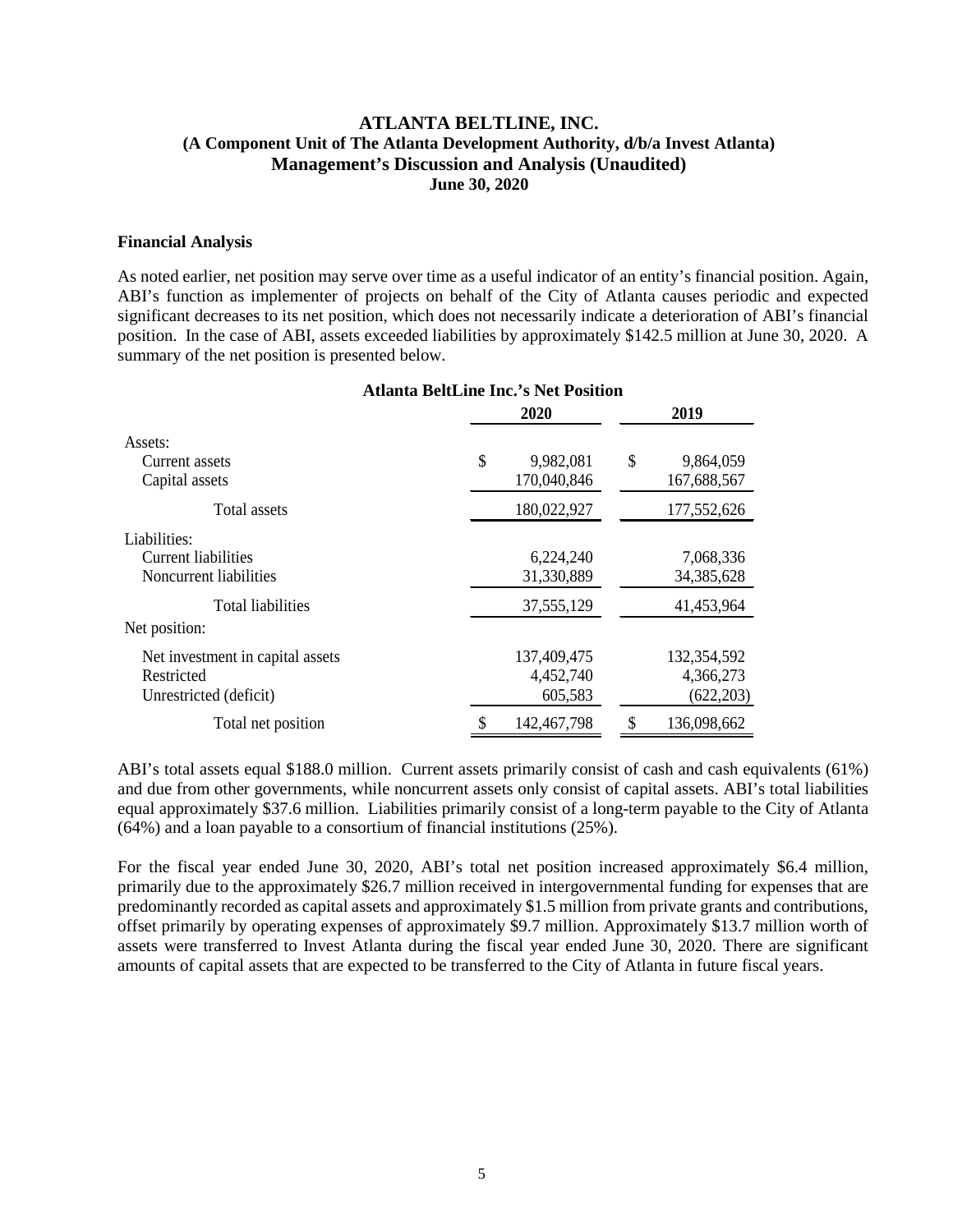|                                                      | 2020 |             | 2019              |
|------------------------------------------------------|------|-------------|-------------------|
| Revenues:                                            |      |             |                   |
| Intergovernmental funding                            | \$   | 26,652,349  | \$<br>42,276,363  |
| Private grants and contributions                     |      | 1,453,085   | 1,518,515         |
| Interest income (non-operating)                      |      | 36,898      | 52,302            |
| Other income                                         |      | 413,572     | 579,380           |
| Total revenues                                       |      | 28,555,904  | 44,426,560        |
| Expenses:                                            |      |             |                   |
| General and administrative                           |      | 9,352,753   | 8,275,809         |
| Interest expense (non-operating)                     |      | 240,738     | 400,493           |
| Depreciation expense                                 |      | 315,271     | 267,651           |
| Loss on capital assets (non-operating)               |      | 266,878     | 13,037            |
| Capital assets donated to Invest Atlanta             |      | 13,651,994  | 26,033,151        |
| Capital assets donated to the Atlanta BeltLine, Inc. |      | (1,646,134) |                   |
| Other                                                |      | 5,268       | 1,117             |
| Total expenses                                       |      | 22,186,768  | 34,991,258        |
| Change in net position                               |      | 6,369,136   | 9,435,302         |
| Net position, beginning of fiscal year               |      | 136,098,662 | 126,663,360       |
| Net position, end of fiscal year                     | \$   | 142,467,798 | \$<br>136,098,662 |

#### **Atlanta BeltLine, Inc.'s Changes in Net Position**

For the fiscal year ended June 30, 2020, revenues consist primarily of intergovernmental funding from the BeltLine Tax Allocation District, state transportation grants, the City of Atlanta (including some pass through state and federal grants) (93%) and private grants and contributions (5%). The decrease in intergovernmental funding is attributed to TSPLOST bonds issued by the City of Atlanta, via Invest Atlanta, in a prior year, of which all proceeds were allocated for projects of ABI. For the fiscal year ended June 30, 2020, expenses consist primarily of general and administrative costs (42%), transfers of capital assets to Invest Atlanta (62%), and interest expense of (1%).

### **Capital Assets**

The capital assets of ABI total approximately \$170.0 million at the end of fiscal year ended June 30, 2020, an increase of approximately \$2.2 million from the prior fiscal year. Capital assets are comprised of land, land improvements, equipment, and construction in process related to the Atlanta BeltLine project. The majority of this balance is comprised of four projects: Clear Creek (\$24.0 million); Trails (\$112.3 million) – including Eastside Trail, Westside Trail, and Southside Trail; Rails - transit (\$13.0 million); and Atlanta BeltLine Corridor (\$5.7 million). See Note 6 for more detail of ABI's capital assets.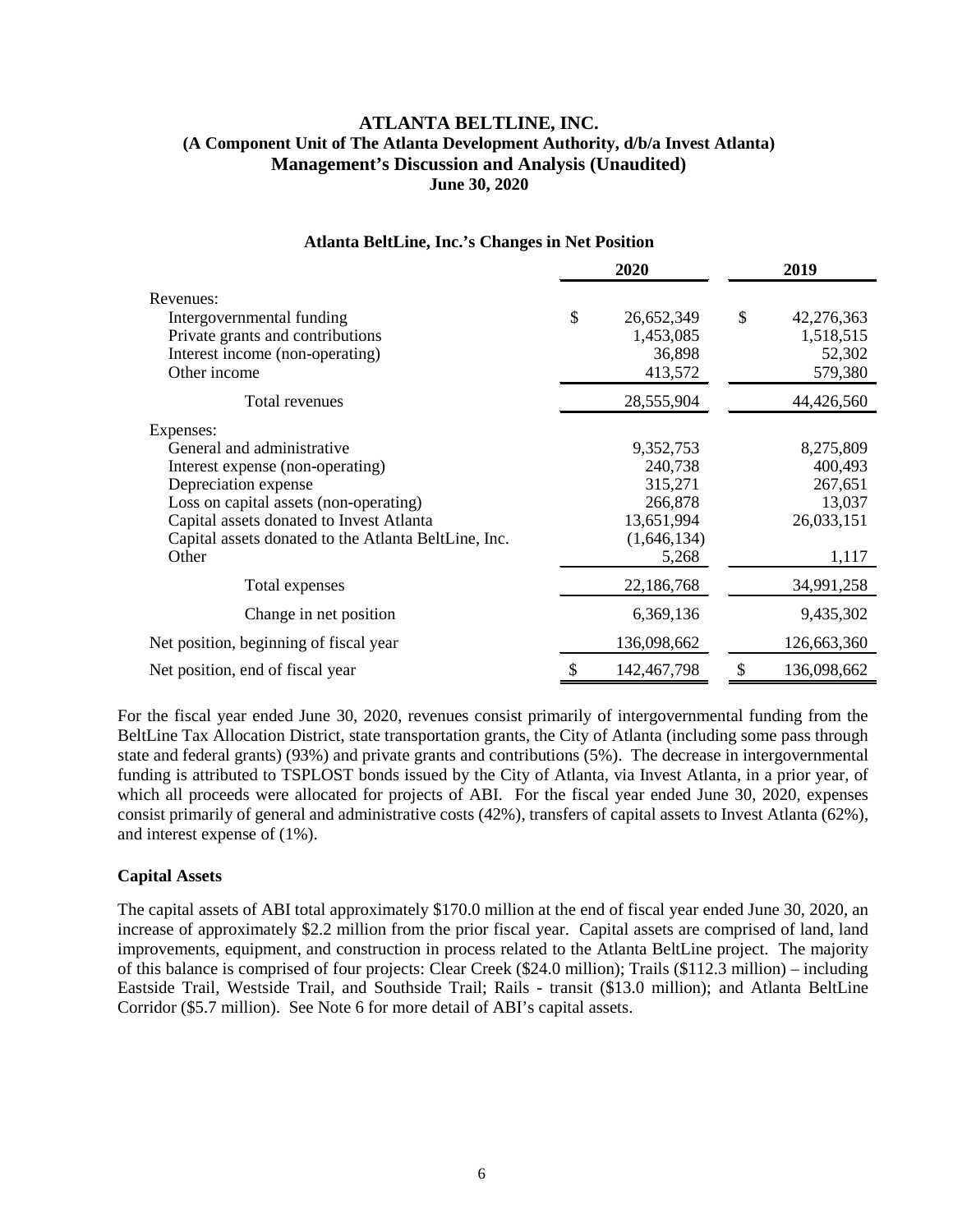### **Debt**

ABI entered into an agreement with a consortium of financial institutions to receive \$29,429,900 of interim funding for the implementation of the 2007 Atlanta BeltLine projects. Interest is payable semi-annually. For a period of 24 months commencing April 17, 2008, the loan was to accrue interest at a daily rate of LIBOR + .55%. Effective, March 17, 2009, in accordance with the original loan agreement, a downgrade of the City of Atlanta's debt rating caused the interest rate to adjust to a daily rate of LIBOR + .65%. Commencing on April 17, 2010 the interest rate changed to a daily rate of LIBOR +.75%, which was to be in effect until the notes mature on September 17, 2022 and October 17, 2022. Later, during fiscal year 2010, the City's debt rating was downgraded again and thus triggered a clause which increased the daily rate to LIBOR +.85%. Commencing on September 17, 2010, principal will be due in annual installments until the notes mature. As of June 30, 2020, the outstanding balance on the note is \$9,430,395.

See Note 7 for more detail of ABI's long-term debt.

The City of Atlanta contributed \$30,000,000 to ABI for the estimated cost to complete the Clear Creek project which will result in the construction of a storm water retention pond and infrastructure improvements for sewer basin relief. The costs to complete the project are now estimated to be lower than the \$30 million funded. Due to the excess funds projected, ABI returned approximately \$5 million during fiscal year 2010 and another \$1 million in fiscal year 2013. The liability of \$24 million will be satisfied upon transfer of the completed project and any residual cash to the City of Atlanta. See Note 8 for more detail on the Clear Creek Project.

### **Requests for Information**

This financial report is designed to provide a general overview of ABI's finances for all those with an interest in them. Questions concerning any of the information provided in this report or requests for additional information should be addressed to the Vice President and Chief Financial Officer, 100 Peachtree Street NW, Suite 2300, Atlanta, GA 30303.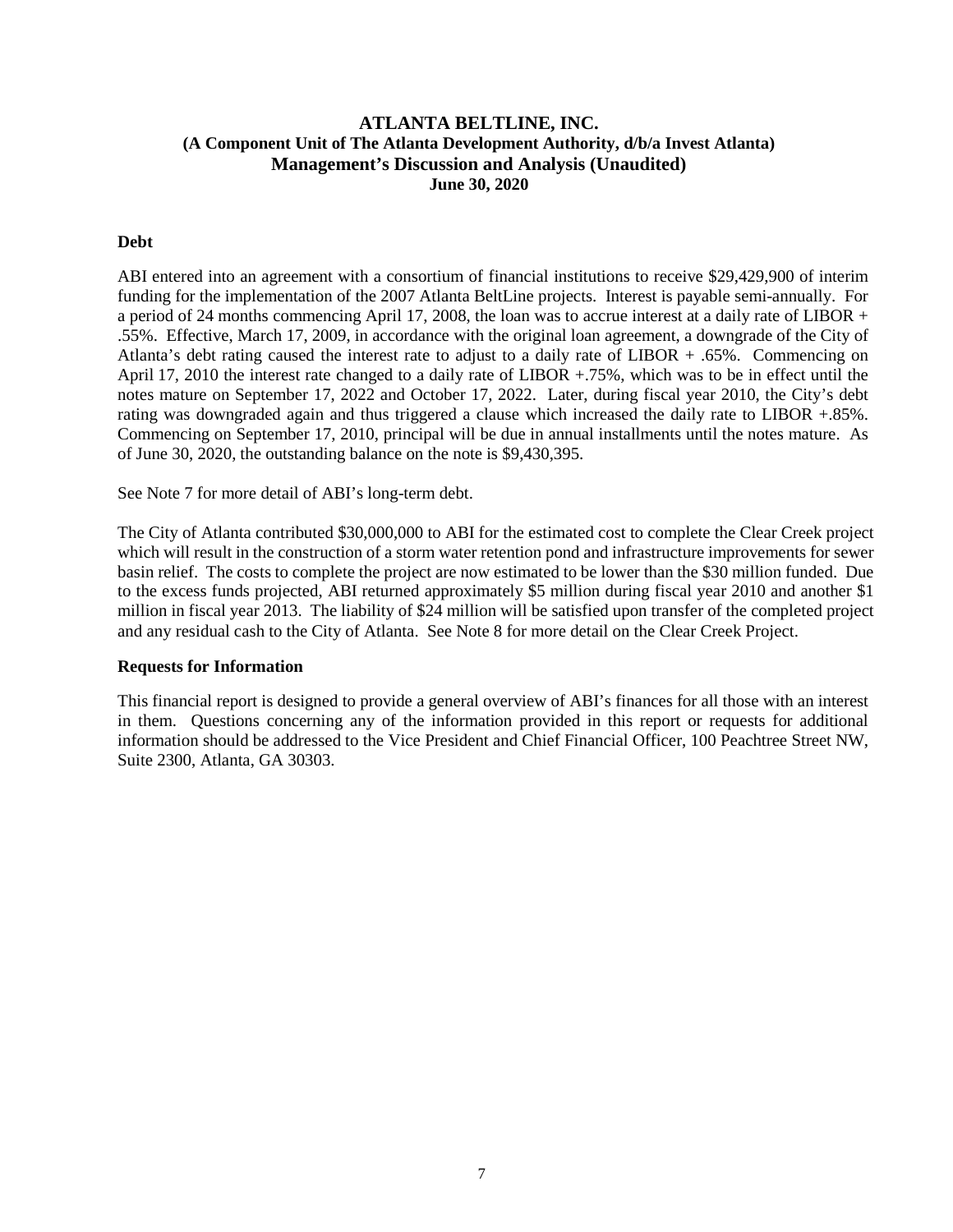# **ATLANTA BELTLINE, INC.**

# **(A Component Unit of The Atlanta Development Authority, d/b/a Invest Atlanta)**

**Statement of Net Position**

**June 30, 2020**

|                                                                           |                      | <b>Component Units</b> |                    |                          |  |  |  |
|---------------------------------------------------------------------------|----------------------|------------------------|--------------------|--------------------------|--|--|--|
|                                                                           | <b>Business-type</b> | <b>Chester Ave.</b>    | <b>Green Miles</b> |                          |  |  |  |
|                                                                           | <b>Activities</b>    | Lofts, LLC             |                    | <b>Investments</b> , LLC |  |  |  |
|                                                                           |                      |                        |                    |                          |  |  |  |
| <b>Assets</b>                                                             |                      |                        |                    |                          |  |  |  |
| Current assets:                                                           |                      |                        |                    |                          |  |  |  |
| Cash and cash equivalents                                                 | \$<br>804,792        | \$<br>331,213          | \$                 | 79,393                   |  |  |  |
| Restricted cash and cash equivalents                                      | 5,251,764            |                        |                    |                          |  |  |  |
| Accounts receivable                                                       | 50,227               |                        |                    |                          |  |  |  |
| Due from other governments                                                | 1,753,925            |                        |                    |                          |  |  |  |
| Due from the Atlanta BeltLine Partnership<br>Due from the City of Atlanta | 138,550<br>621,659   |                        |                    |                          |  |  |  |
| Due from the BeltLine Tax Allocation District                             | 1,202,438            |                        |                    |                          |  |  |  |
| Due from component unit                                                   | 62,224               |                        |                    |                          |  |  |  |
| Prepaid items                                                             | 96,502               |                        |                    |                          |  |  |  |
| Total current assets                                                      | 9,982,081            | 331,213                |                    | 79.393                   |  |  |  |
| Noncurrent assets:                                                        |                      |                        |                    |                          |  |  |  |
| Capital assets, nondepreciable                                            | 169,073,961          | 735,313                |                    |                          |  |  |  |
| Capital assets, net of depreciation                                       | 966,885              |                        |                    |                          |  |  |  |
| Total noncurrent assets                                                   | 170,040,846          | 735,313                |                    |                          |  |  |  |
| <b>Total assets</b>                                                       | 180,022,927          | 1,066,526              |                    | 79,393                   |  |  |  |
| <b>Liabilities</b>                                                        |                      |                        |                    |                          |  |  |  |
| Current liabilities:                                                      |                      |                        |                    |                          |  |  |  |
| Accounts payable                                                          | 2,192,548            | 50                     |                    | 50                       |  |  |  |
| Accrued expenses                                                          | 776,933              |                        |                    |                          |  |  |  |
| Notes payable, current portion                                            | 2,947,712            |                        |                    |                          |  |  |  |
| Due to primary government - Invest Atlanta                                | 146,047              |                        |                    |                          |  |  |  |
| Due to primary government - Atlanta Beltline, Inc.                        |                      | 1,186                  |                    | 61,038                   |  |  |  |
| Due to the BeltLine Tax Allocation District                               | 150,000              | 858,825                |                    |                          |  |  |  |
| Other liabilities                                                         | 11,000               |                        |                    |                          |  |  |  |
| Total current liabilities                                                 | 6,224,240            | 860,061                |                    | 61,088                   |  |  |  |
| Noncurrent liabilities:                                                   |                      |                        |                    |                          |  |  |  |
| Due to the City of Atlanta                                                | 24,000,000           |                        |                    |                          |  |  |  |
| Accrued rent                                                              | 848,206              |                        |                    |                          |  |  |  |
| Notes payable                                                             | 6,482,683            |                        |                    |                          |  |  |  |
| Total noncurrent liabilities                                              | 31,330,889           |                        |                    |                          |  |  |  |
| <b>Total liabilities</b>                                                  | 37,555,129           | 860,061                |                    | 61,088                   |  |  |  |
| <b>Net Position</b>                                                       |                      |                        |                    |                          |  |  |  |
| Net investment in capital assets                                          | 137,409,475          | 735,313                |                    |                          |  |  |  |
| Restricted for debt service                                               | 4,452,740            |                        |                    |                          |  |  |  |
| Unrestricted (deficit)                                                    | 605,583              | (528, 848)             |                    | 18,305                   |  |  |  |
| Total net position                                                        | \$<br>142,467,798    | \$<br>206,465          | \$                 | 18,305                   |  |  |  |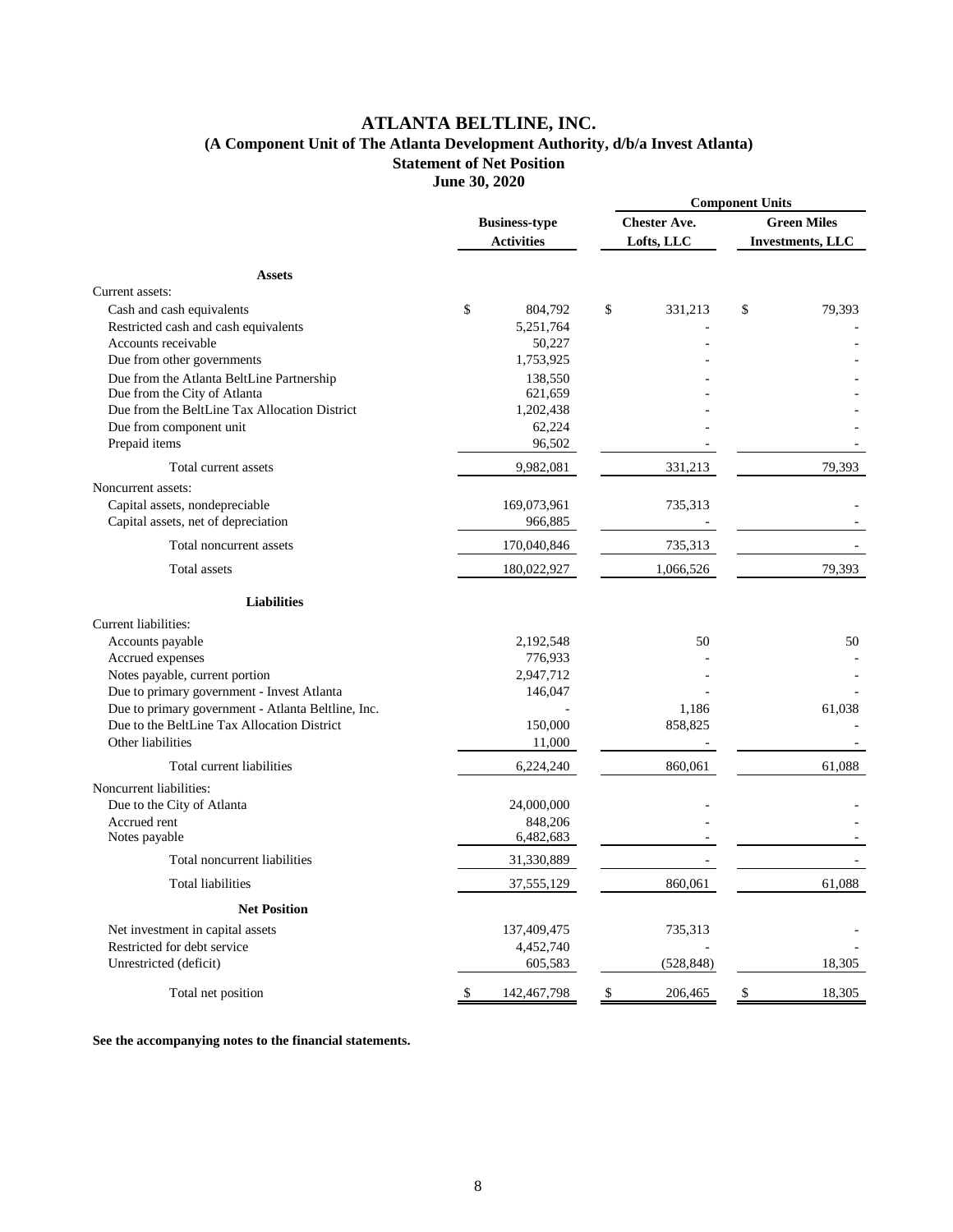### **ATLANTA BELTLINE, INC. (A Component Unit of The Atlanta Development Authority, d/b/a Invest Atlanta) Statement of Activities Fiscal Year Ended June 30, 2020**

|                                                                        |     |            |               |         |    | <b>Program Revenues</b>                     |               |            |                 |             |              | Net (Expenses) Revenues<br>and Changes<br>in Net Position |     |                                       |  |                                                               |  |                                                      |  |                                           |                                   |  |                                        |  |
|------------------------------------------------------------------------|-----|------------|---------------|---------|----|---------------------------------------------|---------------|------------|-----------------|-------------|--------------|-----------------------------------------------------------|-----|---------------------------------------|--|---------------------------------------------------------------|--|------------------------------------------------------|--|-------------------------------------------|-----------------------------------|--|----------------------------------------|--|
|                                                                        |     |            |               |         |    |                                             |               |            | <b>Expenses</b> |             |              |                                                           |     | <b>Charges for</b><br><b>Services</b> |  | <b>Operating</b><br><b>Grants</b> and<br><b>Contributions</b> |  | Capital<br><b>Grants</b> and<br><b>Contributions</b> |  | <b>Business-type</b><br><b>Activities</b> | <b>Chester Ave.</b><br>Lofts, LLC |  | <b>Green Miles</b><br>Investments, LLC |  |
| Functions/Programs:<br>Primary government<br>Business-type activities: |     |            |               |         |    |                                             |               |            |                 |             |              |                                                           |     |                                       |  |                                                               |  |                                                      |  |                                           |                                   |  |                                        |  |
| Economic development                                                   |     | 23,832,902 | \$            | 413,572 | -S | 10,539,671                                  | \$            | 19,211,897 | <sup>\$</sup>   | 6,332,238   |              |                                                           |     |                                       |  |                                                               |  |                                                      |  |                                           |                                   |  |                                        |  |
| Total primary government activities                                    | \$  | 23,832,902 | \$            | 413,572 | \$ | 10,539,671                                  | \$            | 19,211,897 |                 | 6,332,238   |              |                                                           |     |                                       |  |                                                               |  |                                                      |  |                                           |                                   |  |                                        |  |
| Component unit:                                                        |     |            |               |         |    |                                             |               |            |                 |             |              |                                                           |     |                                       |  |                                                               |  |                                                      |  |                                           |                                   |  |                                        |  |
| Chester Avenue Lofts, LLC                                              | \$  | 221        | \$            | 8,015   | \$ | $\sim$                                      | -\$           |            |                 |             | $\mathbb{S}$ | 7,794                                                     | \$  |                                       |  |                                                               |  |                                                      |  |                                           |                                   |  |                                        |  |
| Green Miles Investments, LLC                                           |     | 51         |               |         |    |                                             |               |            |                 |             |              |                                                           |     | (51)                                  |  |                                                               |  |                                                      |  |                                           |                                   |  |                                        |  |
| Total component units                                                  | \$. | 272        | <sup>\$</sup> | 8,015   | -S |                                             | <sup>\$</sup> |            |                 |             |              | 7,794                                                     |     | (51)                                  |  |                                                               |  |                                                      |  |                                           |                                   |  |                                        |  |
|                                                                        |     |            |               |         |    | <b>General revenues:</b><br>Interest income |               |            |                 | 36,898      |              |                                                           |     |                                       |  |                                                               |  |                                                      |  |                                           |                                   |  |                                        |  |
|                                                                        |     |            |               |         |    | Total general revenues                      |               |            |                 | 36,898      |              |                                                           |     |                                       |  |                                                               |  |                                                      |  |                                           |                                   |  |                                        |  |
|                                                                        |     |            |               |         |    |                                             |               |            |                 |             |              |                                                           |     |                                       |  |                                                               |  |                                                      |  |                                           |                                   |  |                                        |  |
|                                                                        |     |            |               |         |    | Changes in net position                     |               |            |                 | 6,369,136   |              | 7,794                                                     |     | (51)                                  |  |                                                               |  |                                                      |  |                                           |                                   |  |                                        |  |
|                                                                        |     |            |               |         |    | Net position, beginning of fiscal year      |               |            |                 | 136,098,662 |              | 198,671                                                   |     | 18,356                                |  |                                                               |  |                                                      |  |                                           |                                   |  |                                        |  |
|                                                                        |     |            |               |         |    | Net position, ending of fiscal year         |               |            | \$              | 142,467,798 |              | 206,465                                                   | Эň, | 18,305                                |  |                                                               |  |                                                      |  |                                           |                                   |  |                                        |  |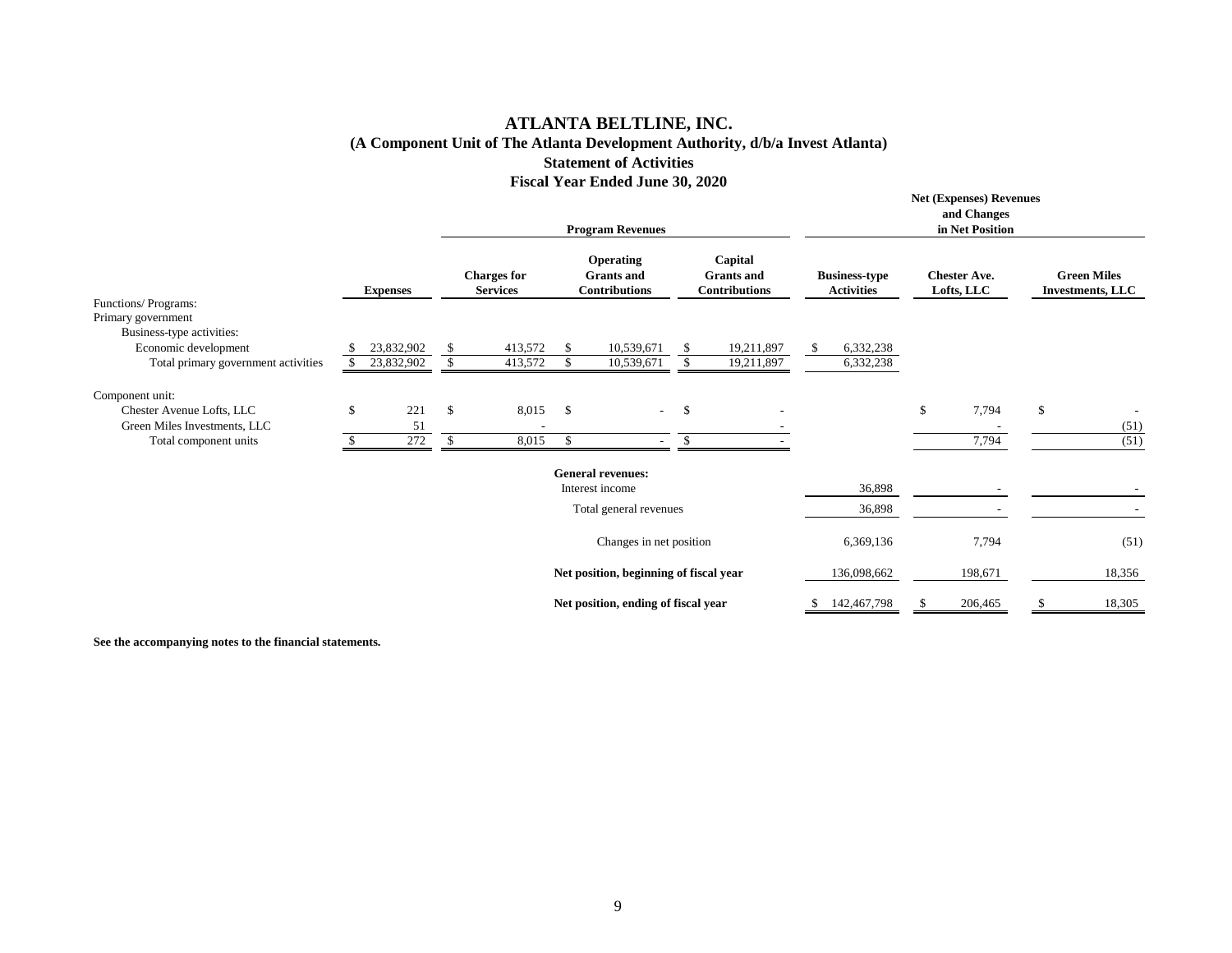### **June 30, 2020 ATLANTA BELTLINE, INC. (A Component Unit of The Atlanta Development Authority, d/b/a Invest Atlanta) Statement of Net Position Proprietary Fund**

|                                               | <b>Administrative</b> |             |  |
|-----------------------------------------------|-----------------------|-------------|--|
|                                               |                       | Fund        |  |
| <b>Assets</b><br>Current assets:              |                       |             |  |
| Cash and cash equivalents                     | \$                    | 804,792     |  |
| Restricted cash and cash equivalents          |                       | 5,251,764   |  |
| Accounts receivable                           |                       | 50,227      |  |
| Due from other governments                    |                       | 1,753,925   |  |
| Due from the Atlanta BeltLine Partnership     |                       | 138,550     |  |
| Due from the City of Atlanta                  |                       | 621,659     |  |
| Due from the BeltLine Tax Allocation District |                       | 1,202,438   |  |
| Due from component unit                       |                       | 62,224      |  |
| Prepaid items                                 |                       | 96,502      |  |
| Total current assets                          |                       | 9,982,081   |  |
| Noncurrent assets:                            |                       |             |  |
| Capital assets, nondepreciable                |                       | 169,073,961 |  |
| Capital assets, net of depreciation           |                       | 966,885     |  |
| Total noncurrent assets                       |                       | 170,040,846 |  |
| Total assets                                  |                       | 180,022,927 |  |
| <b>Liabilities</b>                            |                       |             |  |
| Current liabilities:                          |                       |             |  |
| Accounts payable                              |                       | 2,192,548   |  |
| Accrued expenses                              |                       | 776,933     |  |
| Notes payable, current portion                |                       | 2,947,712   |  |
| Due to primary government                     |                       | 146,047     |  |
| Due to the BeltLine Tax Allocation District   |                       | 150,000     |  |
| Other liabilities                             |                       | 11,000      |  |
| Total current liabilities                     |                       | 6,224,240   |  |
| Noncurrent liabilities:                       |                       |             |  |
| Due to the City of Atlanta                    |                       | 24,000,000  |  |
| Accrued rent                                  |                       | 848,206     |  |
| Notes payable                                 |                       | 6,482,683   |  |
| Total noncurrent liabilities                  |                       | 31,330,889  |  |
| <b>Total liabilities</b>                      |                       | 37,555,129  |  |
| <b>Net Position</b>                           |                       |             |  |
| Net investment in capital assets              |                       | 137,409,475 |  |
| Restricted for debt service                   |                       | 4,452,740   |  |
| Unrestricted                                  |                       | 605,583     |  |
| Total net position                            | \$                    | 142,467,798 |  |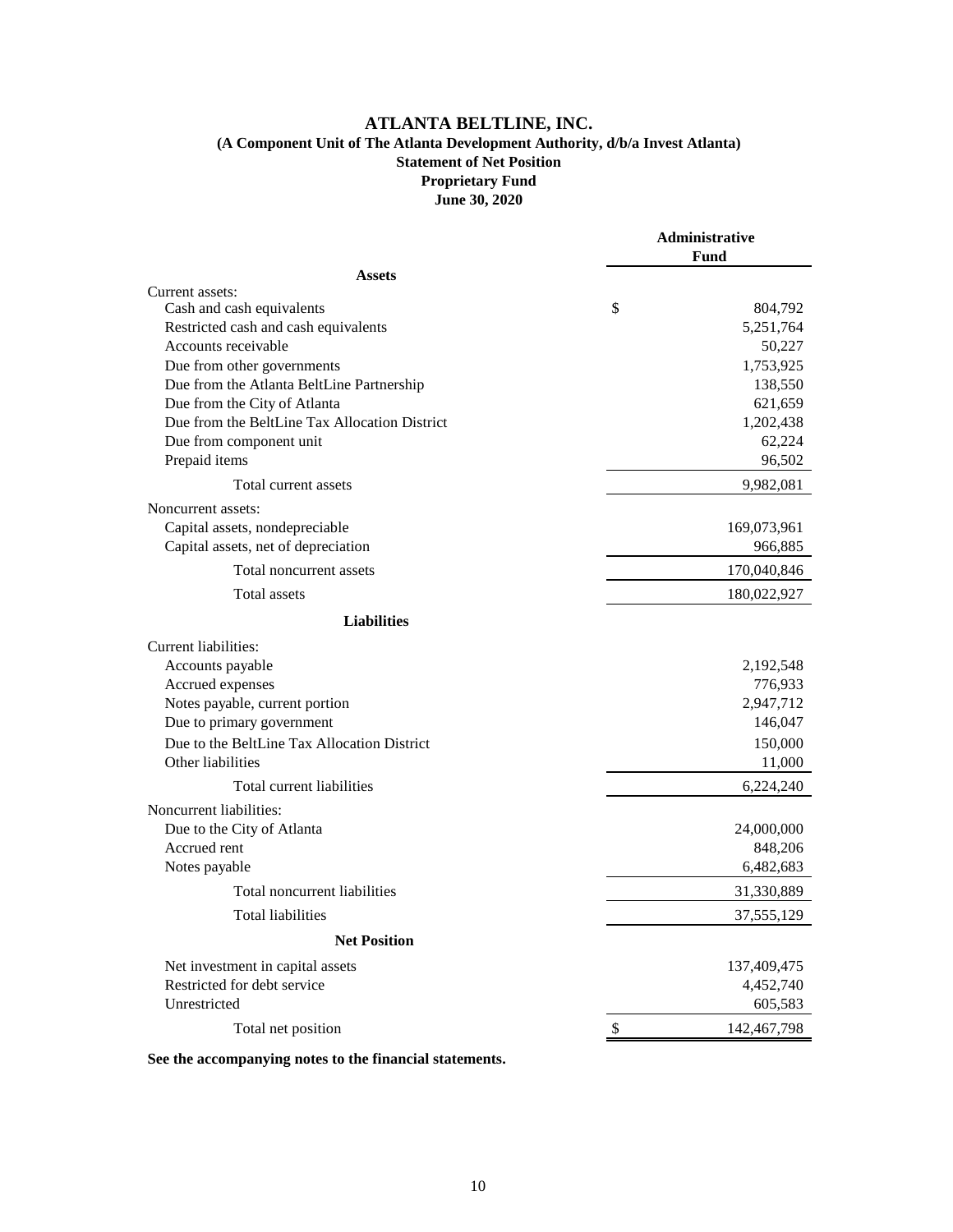### **ATLANTA BELTLINE, INC.**

#### **(A Component Unit of The Atlanta Development Authority, d/b/a Invest Atlanta) Statement of Revenues, Expenses, and Changes in Fund Net Position Proprietary Fund Fiscal Year Ended June 30, 2020**

|                                                                                                                                                                           | <b>Administrative</b><br><b>Fund</b>                            |
|---------------------------------------------------------------------------------------------------------------------------------------------------------------------------|-----------------------------------------------------------------|
| <b>Operating revenues:</b>                                                                                                                                                |                                                                 |
| Intergovernmental funding<br>Private grants and contributions<br>Other income                                                                                             | \$<br>26,652,349<br>1,453,085<br>413,572                        |
| Total operating revenues                                                                                                                                                  | 28,519,006                                                      |
| <b>Operating expenses:</b>                                                                                                                                                |                                                                 |
| General and administrative<br>Depreciation expense<br>Other expenses                                                                                                      | 9,352,753<br>315,271<br>5,268                                   |
| Total operating expenses                                                                                                                                                  | 9,673,292                                                       |
| Operating income                                                                                                                                                          | 18,845,714                                                      |
| Non-operating revenue (expense):                                                                                                                                          |                                                                 |
| Capital assets donated to Invest Atlanta<br>Capital assets donated to Atlanta BeltLine, Inc.<br>Loss on disposal of capital assets<br>Interest income<br>Interest expense | (13,651,994)<br>1,646,134<br>(266, 878)<br>36,898<br>(240, 738) |
| Total non-operating expense                                                                                                                                               | (12, 476, 578)                                                  |
| Change in net position<br>Net position at beginning of fiscal year                                                                                                        | 6,369,136<br>136,098,662                                        |
| Net position at end of fiscal year                                                                                                                                        | \$<br>142,467,798                                               |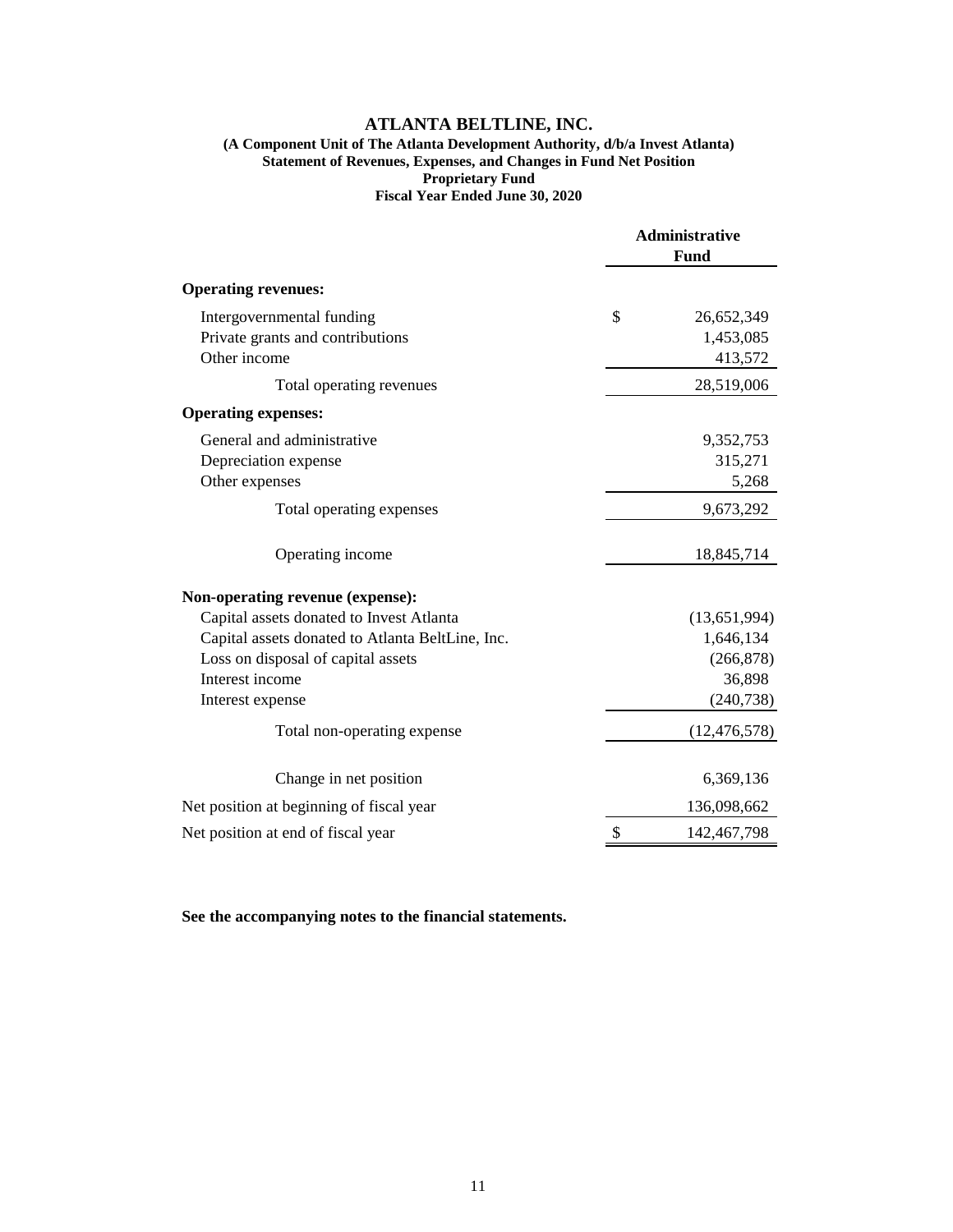### **ATLANTA BELTLINE, INC. (A Component Unit of The Atlanta Development Authority, d/b/a Invest Atlanta) Statement of Cash Flows Fiscal Year Ended June 30, 2020 Proprietary Fund**

|                                                                                                                                     | Administrative<br>Fund |                           |  |
|-------------------------------------------------------------------------------------------------------------------------------------|------------------------|---------------------------|--|
|                                                                                                                                     |                        |                           |  |
| Cash flows from operating activities:<br>Receipts from grantors and others<br>Payments to suppliers, vendors, and other governments | \$                     | 28,505,717<br>(3,301,844) |  |
| Payments to employees for salaries and related benefits<br>Net cash provided by<br>operating activities                             |                        | (6,928,133)<br>18,275,740 |  |
| Cash flows from capital financing activities:                                                                                       |                        |                           |  |
| Acquisition and construction of capital assets                                                                                      |                        | (15,008,145)              |  |
| Principal payments on notes payable                                                                                                 |                        | (2,767,805)               |  |
| Payments for interest                                                                                                               |                        | (314, 326)                |  |
| Net cash used by capital<br>financing activities                                                                                    |                        | (18,090,276)              |  |
| Cash flows from investing activities:                                                                                               |                        |                           |  |
| Interest on investments                                                                                                             |                        | 86,498                    |  |
| Net cash provided by                                                                                                                |                        |                           |  |
| investing activities                                                                                                                |                        | 86,498                    |  |
| Net increase in cash and cash equivalents                                                                                           |                        | 271,962                   |  |
| Cash and cash equivalents at beginning of fiscal year                                                                               |                        | 5,784,594                 |  |
| Cash and cash equivalents at end of fiscal year                                                                                     | \$                     | 6,056,556                 |  |
| <b>Reconciliation of Cash and Cash Equivalents</b><br><b>To Statement of Net Position:</b>                                          |                        |                           |  |
| Cash and equivalents                                                                                                                | \$                     | 804,792                   |  |
| Restricted cash and equivalents                                                                                                     |                        | 5,251,764                 |  |
|                                                                                                                                     | \$                     | 6,056,556                 |  |
| Reconciliation of operating income to net cash                                                                                      |                        |                           |  |
| provided by operating activities:                                                                                                   |                        |                           |  |
| Operating income<br>Adjustment to reconcile operating income to                                                                     | \$                     | 18,845,714                |  |
| net cash provided by operating activities:                                                                                          |                        |                           |  |
| Depreciation expense                                                                                                                |                        | 315,271                   |  |
| Change in assets and liabilities:                                                                                                   |                        |                           |  |
| (Increase) decrease in:<br>Accounts receivable                                                                                      |                        | 21,239                    |  |
| Due from the Atlanta BeltLine Partnership                                                                                           |                        | 485,680                   |  |
| Due from the City of Atlanta                                                                                                        |                        | (570, 545)                |  |
| Due from the Tax Allocation Districts                                                                                               |                        | (259, 813)                |  |
| Due from other governments                                                                                                          |                        | 359,654                   |  |
| Prepaid items and other assets<br>Increase (decrease) in:                                                                           |                        | (41,681)                  |  |
| Accounts payable and accrued expenses                                                                                               |                        | (724, 248)                |  |
| Accrued rent                                                                                                                        |                        | (107, 027)                |  |
| Unearned revenue                                                                                                                    |                        | (49, 504)                 |  |
| Other liabilities                                                                                                                   |                        | 1,000                     |  |
| Net cash provided by operating activities                                                                                           | \$                     | 18,275,740                |  |
| Non-cash capital financing activities:                                                                                              |                        |                           |  |
| Capital assets donated to Invest Atlanta                                                                                            | \$                     | (13,651,994)              |  |
| Capital assets donated to Atlanta Beltline Inc.                                                                                     |                        | 1,646,134                 |  |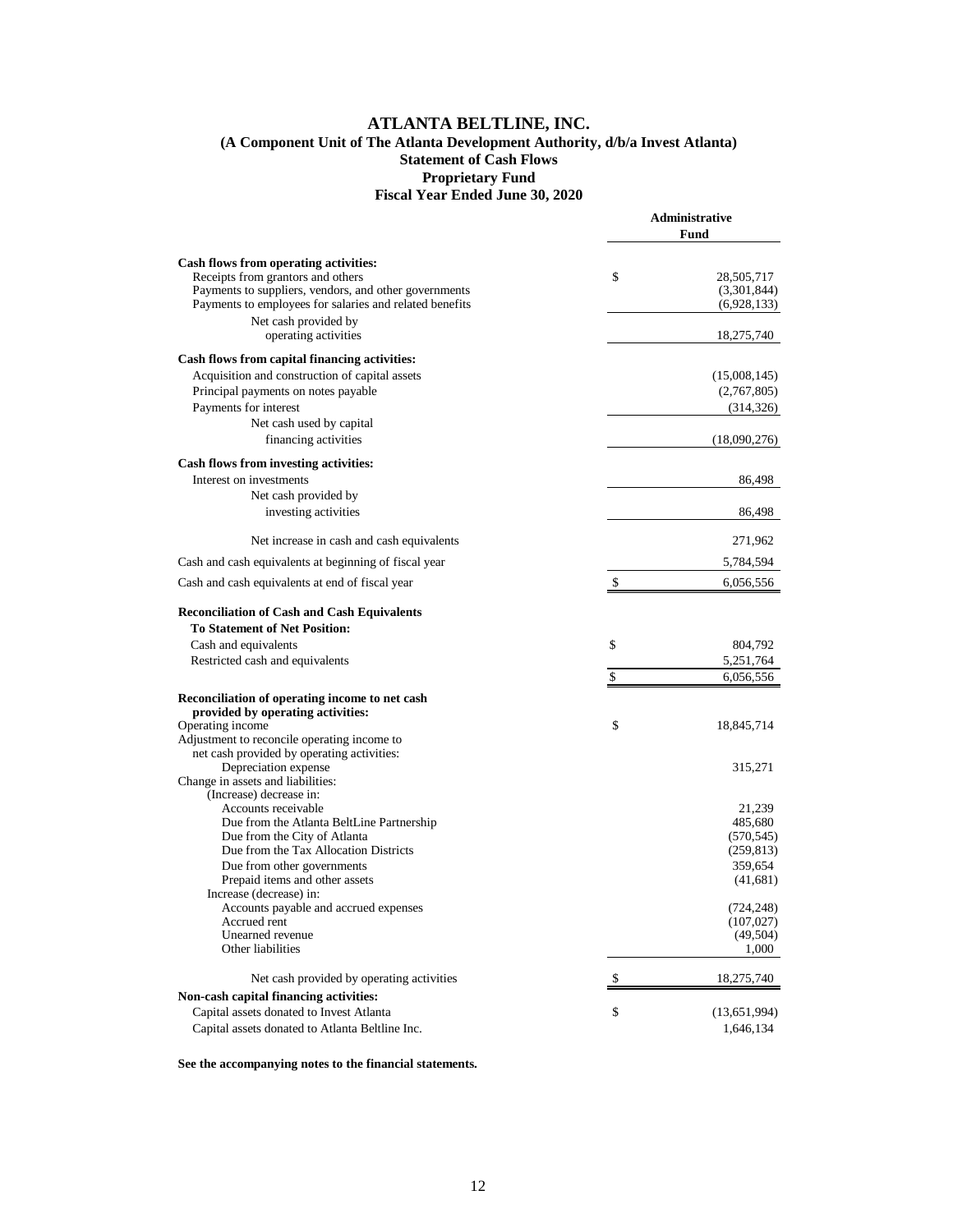### **(1) Summary of Significant Accounting Policies**

### *(a) The Financial Reporting Entity*

Atlanta BeltLine, Inc. ("ABI") was incorporated in 2006 to act as implementation agent on behalf of The Atlanta Development Authority, d/b/a Invest Atlanta ("Invest Atlanta") with respect to the Atlanta BeltLine project (the "Atlanta BeltLine"). Atlanta BeltLine development activities will enrich Atlanta's quality of life with parks, trails, transit, and economic development and set a national standard for transformative investment, sustainable growth, and equitable development.

As a public corporation, ABI meets the definition of a governmental entity and follows accounting principles generally accepted in the United States of America ("GAAP") for government entities. The Governmental Accounting Standards Board ("GASB") is the standard setting body for governmental GAAP.

Management has considered the criteria set forth in GASB Codification of Governmental Accounting and Financial Reporting Standards, Section 2100, *Defining the Financial Reporting Entity*. Based upon the application of the above criteria, Invest Atlanta has determined ABI to be a component unit of Invest Atlanta.

The component unit columns in the government-wide financial statements include two component units of ABI. The first is Chester Avenue Lofts, LLC which is a discretely presented component unit of ABI. Chester Avenue Lofts, LLC (CAL) is wholly owned by ABI and was organized to improve and develop property within the Atlanta BeltLine corridor. As the sole member of the limited liability company, ABI controls the activity of CAL. Green Miles Investments, LLC (GMI) is also a discretely presented component unit. GMI is wholly owned by ABI and was organized to own, operate, develop, manage, lease, and sell property within the Atlanta BeltLine corridor. As the sole member of the limited liability company, ABI controls the activity of GMI. These two component units are reported in separate columns to emphasize that they are legally separate from ABI. Separate financial information for CAL and GMI is available from ABI management.

#### *(b) Government-wide and Fund Financial Statements*

ABI presents government-wide financial statements which are prepared using the accrual basis of accounting and the economic resources measurement focus. Government-wide financial statements (i.e. the statement of net position and the statement of activities) do not provide information by fund. Net position in the statement of net position is distinguished between amounts that are invested in capital assets, restricted for use by third parties or outside requirements, and amounts that are unrestricted.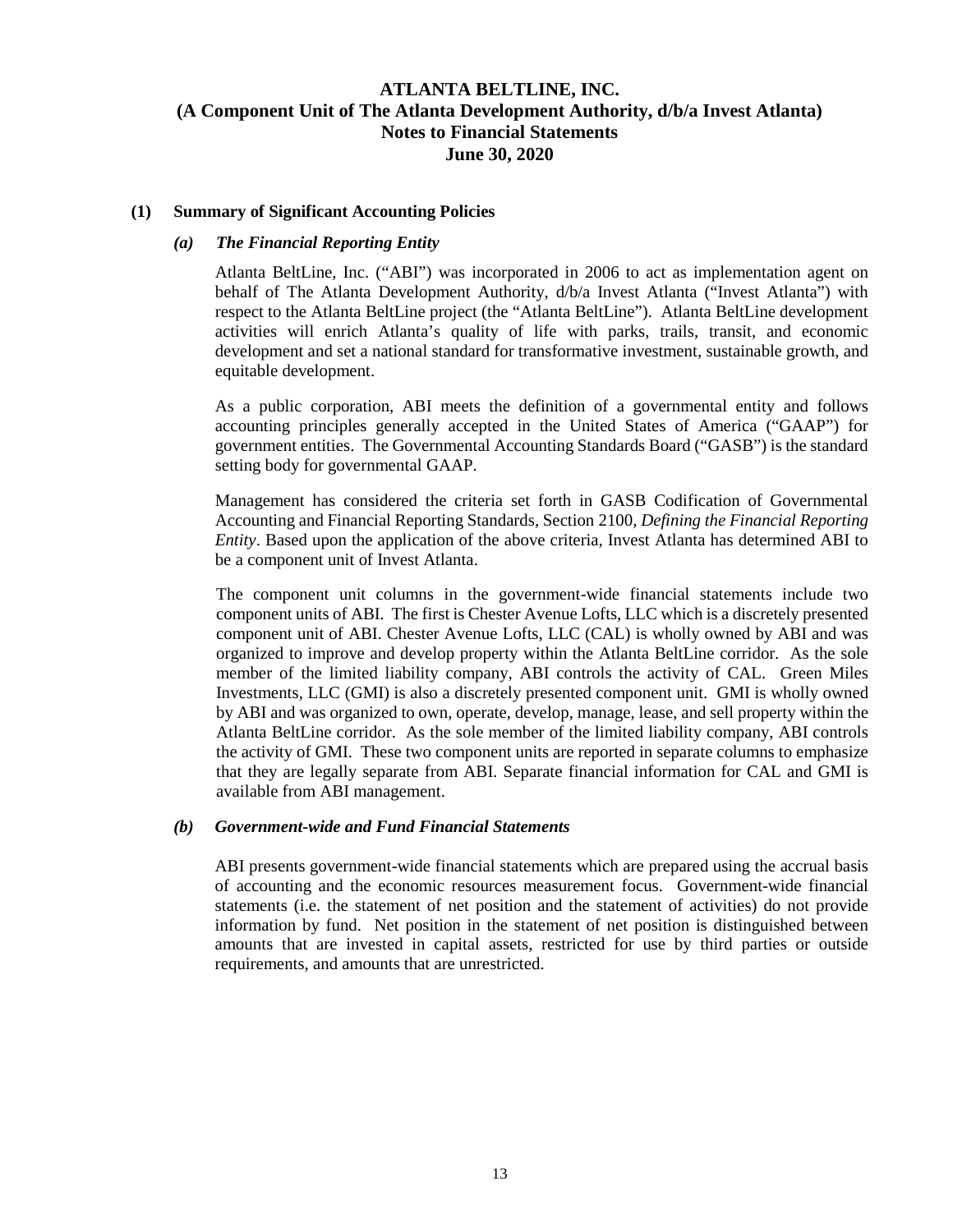### **(1) Summary of Significant Accounting Policies (Continued)**

### *(b) Government-wide and Fund Financial Statements (Continued)*

The statement of activities demonstrates the degree to which direct expenses of a given function or segment is offset by program revenues. Direct expenses are those that are clearly identifiable with a specific function or segment. Program revenues include 1) charges to customers who purchase, use, or benefit from the services provided by a given function or segment and 2) grants and contributions that are restricted to meeting the operational or capital requirements of a particular function or segment. Unrestricted interest income on investments and other items not properly included among program revenues are reported as general revenues.

In addition to the government-wide financial statements, ABI has prepared separate financial statements for its proprietary fund. These fund financial statements use the accrual basis of accounting and the economic resources measurement focus.

### *(c) Measurement Focus, Basis of Accounting, and Financial Statement Presentation*

The government-wide financial statements are reported using the economic resources measurement focus and the accrual basis of accounting, as are the proprietary fund financial statements. Revenues are recorded when earned and expenses are recorded when a liability is incurred, regardless of the timing of related cash flows. Interest income is recognized as revenue when earned regardless of when the cash is received. Grants and similar items are recognized as revenue as soon as all eligibility requirements imposed by the provider have been met. Expenses are recorded when a liability is incurred.

ABI reports the only major enterprise fund, its Administrative Fund, which is used to account for all activity of ABI other than that of its component units.

Proprietary funds distinguish operating revenues and expenses from non-operating items. Operating revenues and expenses generally result from providing services in connection with the proprietary fund's principal ongoing operations. ABI's principal operating revenue is derived from contributions from the BeltLine TAD, contributions to support the development of the Atlanta BeltLine, and other grants. Operating expenses for the fund include development, program, and direct general and administrative expenses of ABI. All revenues and expenses not meeting this definition are reported as non-operating revenues and expenses.

When both restricted and unrestricted resources are available for use, it is ABI's policy to use restricted resources first, then unrestricted resources as they are needed.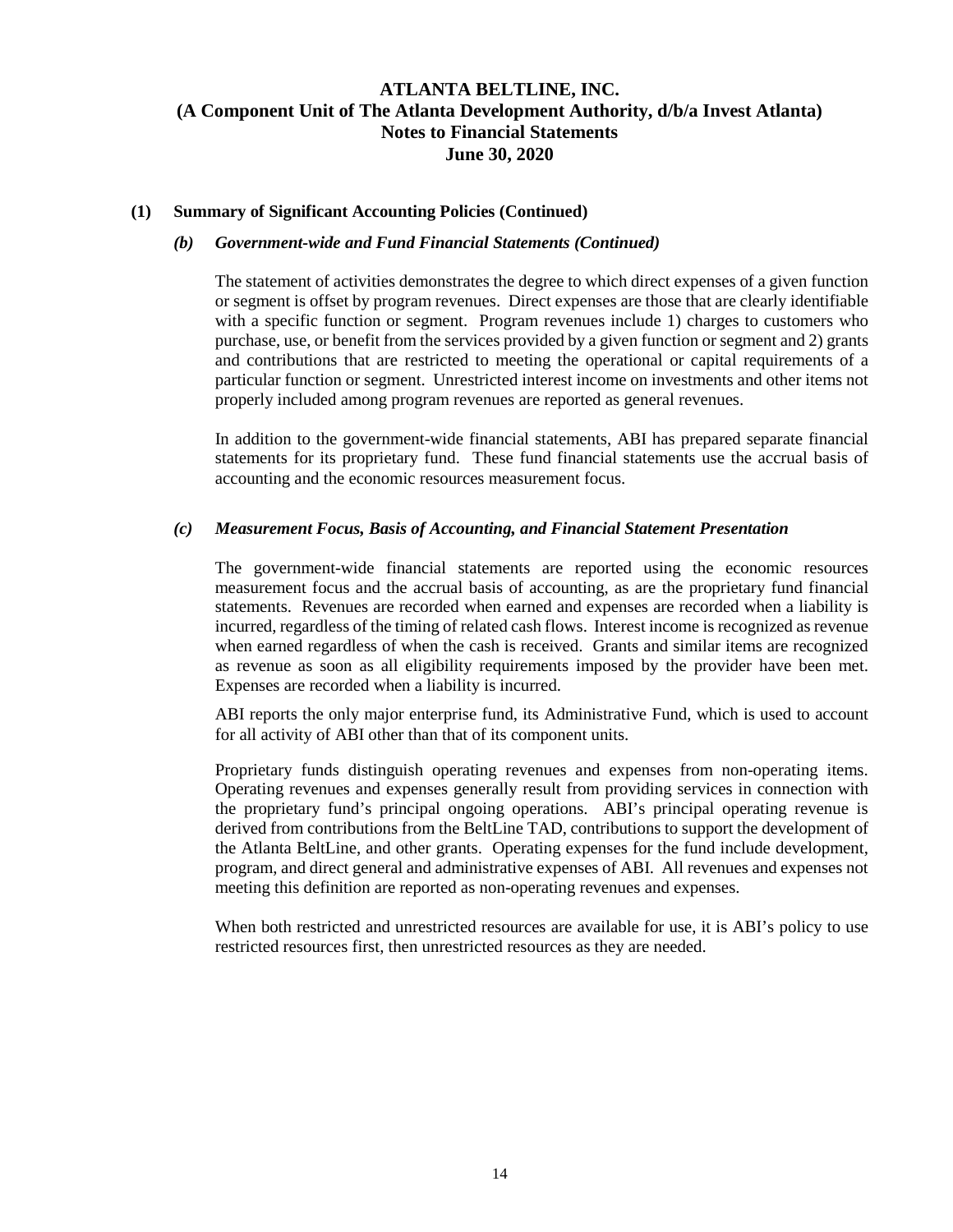### **(1) Summary of Significant Accounting Policies (Continued)**

### *(d) Cash and Cash Equivalents*

For the purposes of the statement of cash flows, ABI considers all short-term investment securities with original maturities of three months or less, local government investment pools, repurchase agreements, money market accounts, and investment agreements under which funds can be withdrawn at any time without penalty to be cash equivalents. Certain resources set aside for Atlanta BeltLine projects are classified as restricted assets on the statement of net position because their use is limited by the purpose of certain agreements with the City of Atlanta or other donors.

### *(e) Capital Assets*

Capital assets are stated at cost. Atlanta BeltLine capital assets consist of non-depreciable land, construction in progress related to both the Clear Creek and Atlanta BeltLine Projects, leasehold improvements, and furniture and equipment. Donated capital assets are reported at their acquisition value on the date of donation. Depreciation on capital assets is calculated on the straight-line method over the estimated useful lives as follows:

| Furniture and Equipment | 3-5 years |
|-------------------------|-----------|
| Leasehold Improvements  | 10 years  |

### *(f) Use of Estimates*

Management of ABI has made a number of estimates and assumptions relating to the reporting of assets and liabilities, the disclosure of contingent assets and liabilities and the reported amounts of revenues and expenses to prepare the financial statements in conformity with accounting principles generally accepted in the United States of America. Actual results could differ from these estimates.

### **(2) Deposits and Investments**

#### *(a) Credit Risk*

ABI is authorized to invest in obligations or investments as determined by its Board of Directors, subject to any agreement with bondholders and with applicable law. As of June 30, 2020, ABI did not have any investments other than deposits with financial institutions.

### *(b) Custodial Credit Risk-Deposits*

Custodial credit risk for deposits is the risk that, in the event of the failure of a depository financial institution, a government will not be able to recover deposits or will not be able to recover collateral securities that are in the possession of an outside party. State statutes require all deposits and investments (other than federal or state government instruments) to be collateralized by depository insurance, obligations of the U.S. government, or bonds of public authorities, counties, or municipalities or for financial institutions to participate in the state sponsored secure deposit collateral program. As of June 30, 2020, ABI had no bank balances that were exposed to custodial credit risk.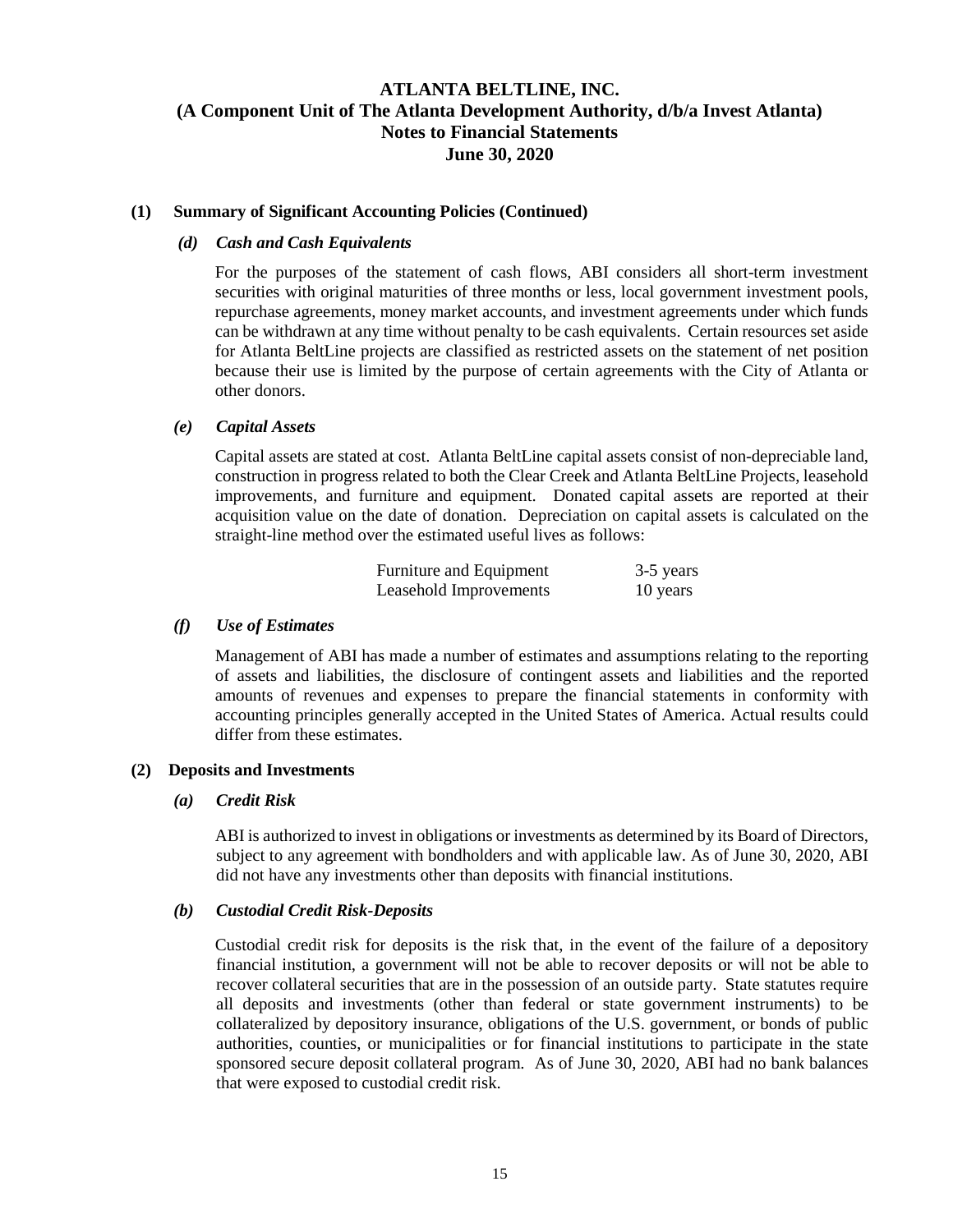### **(3) Due from the City of Atlanta**

ABI continued construction on projects during the current fiscal year, each of which are related to the overall Atlanta BeltLine Project. Certain costs incurred by ABI on these projects will be reimbursed by the City of Atlanta. As of June 30, 2020, ABI was owed \$621,659 from the City of Atlanta.

### **(4) Due from and Due to the City of Atlanta Tax Allocation Districts**

A portion of redevelopment costs and general costs incurred by ABI to manage the Atlanta BeltLine Project are reimbursed monthly to ABI by the BeltLine Tax Allocation District. As of June 30, 2020, ABI was owed \$1,202,438 from the BeltLine Tax Allocation District and the BeltLine Tax Allocation District was owed \$150,000 from ABI.

Additionally, certain projects of ABI fall into other City of Atlanta Tax Allocation Districts and those project costs are reimbursed by the respective Tax Allocation Districts. However, as of June 30, 2020, ABI was owed no amounts from the other Tax Allocation Districts.

Amounts used by Chester Avenue Lofts, LLC to purchase and develop the Lofts at Reynoldstown Crossing loft units were advanced from the BeltLine Tax Allocation District and amounts from the sale of these properties were determined to be owed back to the BeltLine Tax Allocation District. At June 30, 2020, Chester Avenue Lofts, LLC owed the BeltLine Tax Allocation District \$858,825 related to the advancement of these funds to Chester Avenue Lofts, LLC.

#### **(5) Due from the Atlanta BeltLine Partnership**

Certain project specific costs incurred by ABI are reimbursed by the non-profit entity, Atlanta BeltLine Partnership ("ABP"). ABP is an unrelated non-profit organization committed to raising funds from private and philanthropic sources to support the Atlanta BeltLine Project; working with neighborhoods, community organizations, faith organizations, businesses, and other groups to raise general awareness and broad-based support for the Atlanta BeltLine Project; and serving as a catalyst to mobilize resources to address the social concerns raised by new development around the Atlanta BeltLine Project. Through its initiative, ABP has pledged to fund specific projects up to a certain amount. Costs incurred to date by ABI but not yet reimbursed on those projects are considered owed to ABI. As of June 30, 2020, ABI was owed \$138,550 from ABP.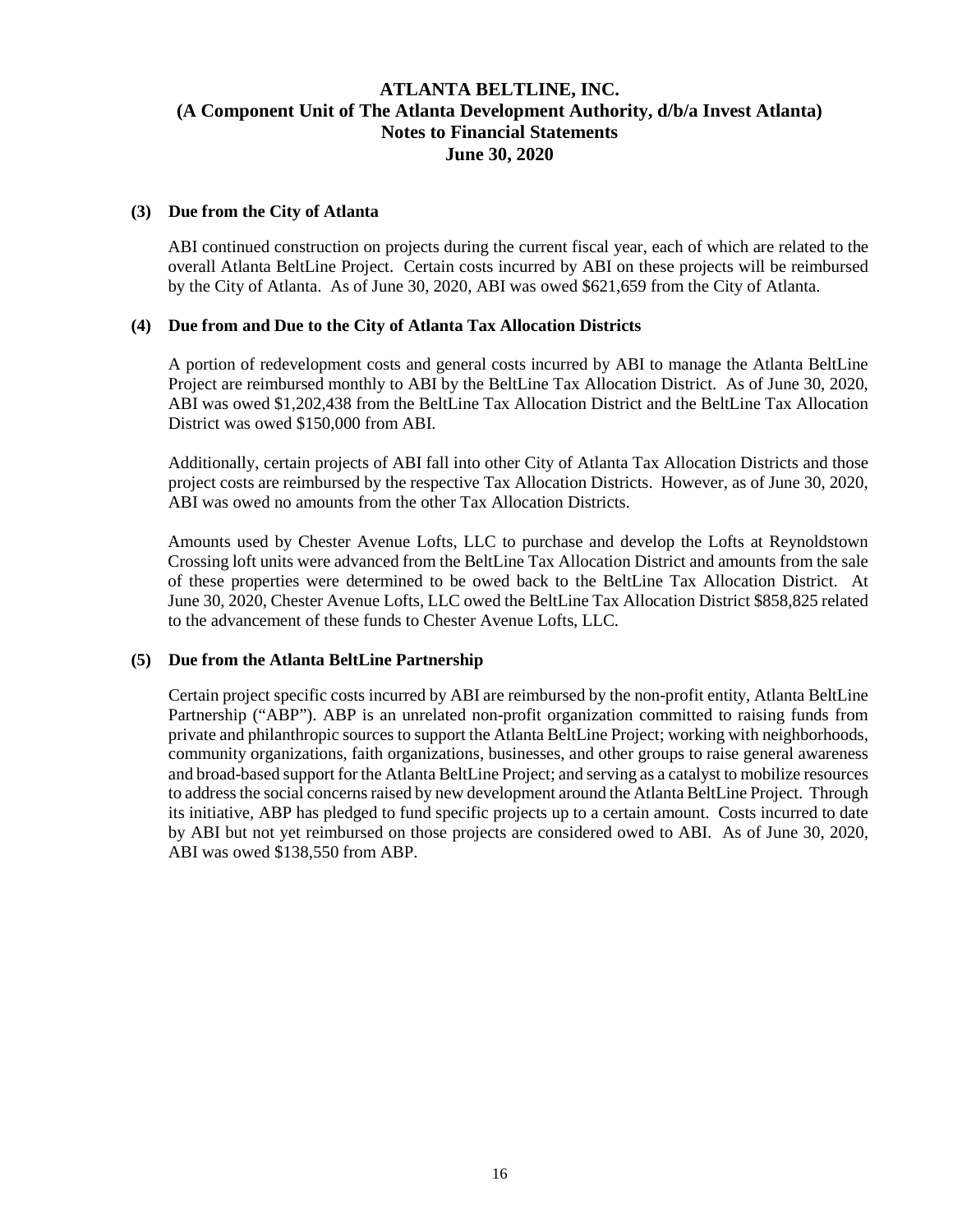### **(6) Capital Assets**

Capital assets activity for the fiscal year ended June 30, 2020 consists of the following:

|                                                 |               | June 30,<br>2019 |              | Additions    |                | <b>Deletions</b> |                          | <b>Transfers</b> |               | June 30,<br>2020 |
|-------------------------------------------------|---------------|------------------|--------------|--------------|----------------|------------------|--------------------------|------------------|---------------|------------------|
| Total primary government:                       |               |                  |              |              |                |                  |                          |                  |               |                  |
| Capital assets not being depreciated:           |               |                  |              |              |                |                  |                          |                  |               |                  |
| Land                                            | \$            | 124,427          | \$           |              | \$             |                  | \$                       |                  | \$            | 124,427          |
| Construction in Progress:                       |               |                  |              |              |                |                  |                          |                  |               |                  |
| Murphy Crossing                                 |               | 5,214,558        |              | 29,773       |                |                  |                          | (2,531,809)      |               | 2,712,522        |
| Corridor Design                                 |               | 5,651,961        |              |              |                |                  |                          |                  |               | 5,651,961        |
| Clear Creek                                     |               | 23,890,087       |              | 80,609       |                |                  |                          |                  |               | 23,970,696       |
| Historic Fourth Ward Park                       |               | 131,551          |              |              |                |                  |                          |                  |               | 131,551          |
| <b>Boulevard Crossing Park</b>                  |               | 1,384,609        |              | 1,624,486    |                |                  |                          | 125,460          |               | 3,134,555        |
| <b>DH</b> Stanton Park                          |               | 35,547           |              |              |                |                  |                          |                  |               | 35,547           |
| Parks                                           |               | 61,438           |              | 200,670      |                |                  |                          | 6,300            |               | 268,408          |
| Rails                                           |               | 13,045,853       |              | 17,603       |                | (29, 109)        |                          |                  |               | 13,034,347       |
| Trails                                          |               | 109,482,719      |              | 14, 184, 766 |                | (207, 337)       |                          | (11, 178, 904)   |               | 112,281,244      |
| Edgewood Bridge                                 |               | 1,779            |              |              |                |                  |                          |                  |               | 1,779            |
| Willoughby Way                                  |               | 112,702          |              |              |                |                  |                          |                  |               | 112,702          |
| Lang Carson                                     |               | 20,820           |              |              |                |                  |                          |                  |               | 20,820           |
| Enota Park                                      |               | 1,012,330        |              | 112,550      |                |                  |                          | (139, 460)       |               | 985,420          |
| Gateway                                         |               | 1,846,357        |              |              |                |                  |                          |                  |               | 1,846,357        |
| Brownfield                                      |               | 28,321           |              |              |                |                  |                          |                  |               | 28,321           |
| Ponce Plaza                                     |               | 932,573          |              |              |                |                  |                          |                  |               | 932,573          |
| Ponce Streetscape                               |               | 1,371,223        |              | 7,441        |                |                  |                          | 58,719           |               | 1,437,383        |
| NE Corridor Remediation                         |               | 570,727          |              |              |                |                  |                          |                  |               | 570,727          |
| Urban Farm                                      |               | 749,721          |              | 40,195       |                |                  |                          |                  |               | 789,916          |
| Reynoldstown Stage - Other                      |               | 185,096          |              |              |                |                  |                          |                  |               | 185,096          |
| Art                                             |               | 76,787           |              |              |                |                  |                          |                  |               | 76,787           |
| Ralph David Abernathy Complete Street           |               | 202,320          |              | 23,887       |                |                  |                          |                  |               | 226,207          |
| University Avenue Project                       |               | 199,964          |              |              |                |                  |                          |                  |               | 199,964          |
| Affordable Housing                              |               | 241,250          |              | 73,401       |                |                  |                          |                  |               | 314,651          |
| Total capital assets not being depreciated      | $\mathbf{s}$  | 166,574,720      | $\mathbf{s}$ | 16,395,381   | \$             | (236, 446)       | \$                       | (13,659,694)     | $\mathbf{s}$  | 169,073,961      |
| Capital assets subject to depreciation:         |               |                  |              |              |                |                  |                          |                  |               |                  |
| Leasehold improvements                          |               | 1,407,649        |              | 49,300       |                | (7, 185)         |                          |                  |               | 1,449,764        |
| <b>BeltLine Benches</b>                         |               |                  |              | 13,449       |                | (13, 449)        |                          |                  |               |                  |
| Furniture and equipment                         |               | 1,048,798        |              | 196,149      |                | (79, 553)        |                          |                  |               | 1,165,394        |
|                                                 | $\mathcal{S}$ | 2,456,447        | $\mathbf{s}$ | 258,898      | \$             | (100, 187)       | $\mathbf{s}$             |                  | $\mathbf{s}$  | 2,615,158        |
| Capital assets being depreciated:               |               |                  |              |              |                |                  |                          |                  |               |                  |
| Accumulated depreciation                        |               | (1,342,600)      |              | (375, 428)   |                | 69,755           |                          |                  |               | (1,648,273)      |
| Total capital assets net of depreciation        | \$            | 1,113,847        | \$           | (116, 530)   | $\mathfrak{S}$ | (30, 432)        | $\overline{\mathcal{F}}$ |                  | \$            | 966,885          |
| Net property and equipment                      | \$            | 167,688,567      | \$           | 16,278,851   | \$             | (266, 878)       | \$                       | (13,659,694)     | <sup>\$</sup> | 170,040,846      |
| <b>Component Unit</b>                           |               |                  |              |              |                |                  |                          |                  |               |                  |
| Capital assets not being depreciated:           |               |                  |              |              |                |                  |                          |                  |               |                  |
| Chester Avenue Lofts - Land                     |               | 450,000          |              |              |                |                  |                          |                  |               | 450,000          |
| Chester Avenue Lofts - construction in progress |               | 277,598          |              | 7,715        |                |                  |                          |                  |               | 285,313          |
| Total capital assets not being depreciated      | \$            | 727,598          | \$           | 7,715        | $\$$           |                  | \$                       |                  | \$            | 735,313          |
|                                                 |               |                  |              |              |                |                  |                          |                  |               |                  |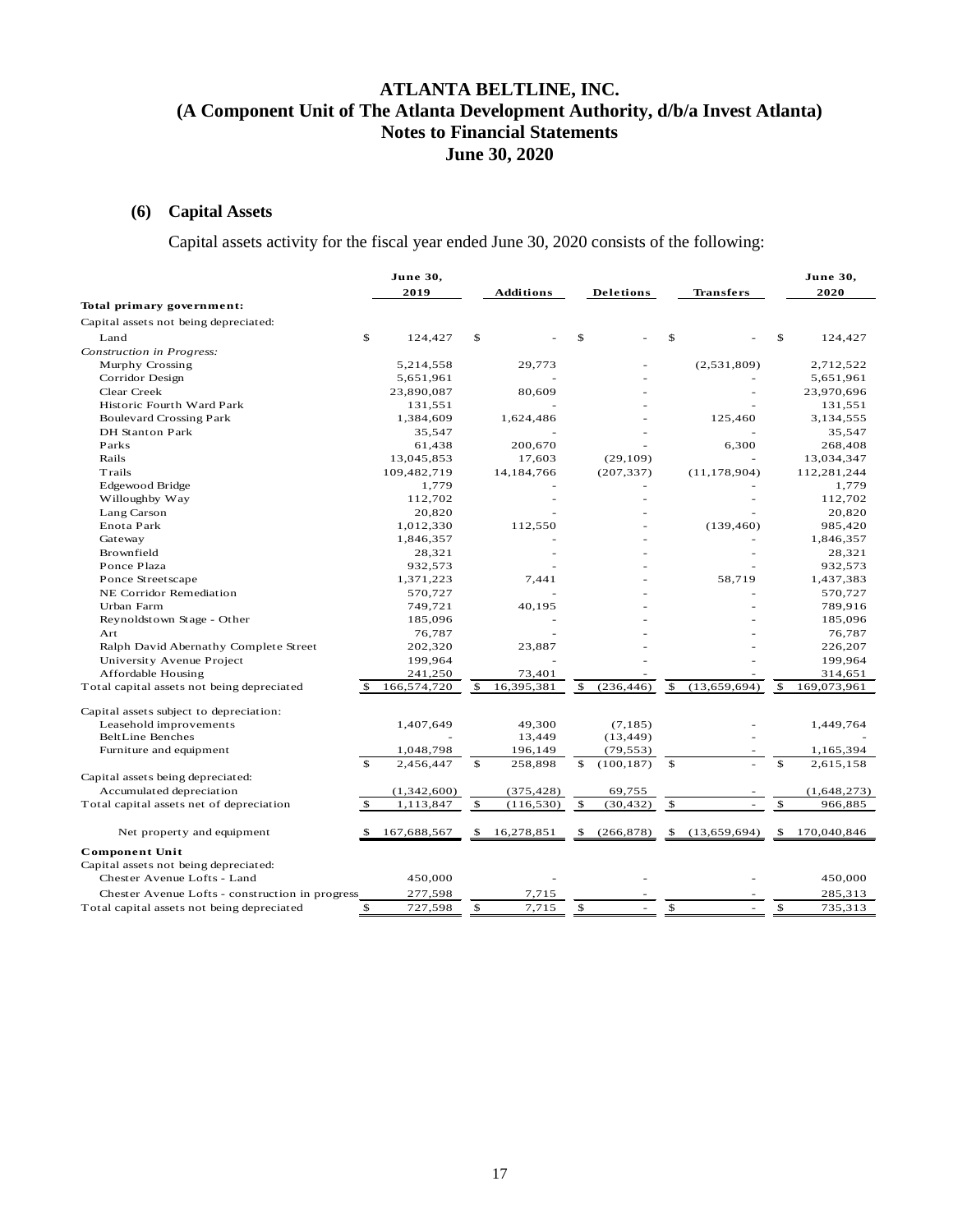### **(7) Long-term Liabilities**

Activity for long-term liabilities for the fiscal year ended June 30, 2020 consists of the following:

|                       | <b>June 30,</b> |                  |  |                   |  | <b>June 30,</b> |                        | Due Within |  |
|-----------------------|-----------------|------------------|--|-------------------|--|-----------------|------------------------|------------|--|
|                       | 2019            | <b>Additions</b> |  | <b>Reductions</b> |  | 2020            | <b>One Fiscal Year</b> |            |  |
| Notes payable - banks | 12,198,200      |                  |  | (2,767,805)       |  | 9,430,395       |                        | 2.947.712  |  |
| Total Long-term debt  | 12,198,200      |                  |  | (2,767,805)       |  | 9,430,395       | \$                     | 2,947,712  |  |

### **Note Payable – Banks**

In 2007, ABI entered into an agreement with a consortium of financial institutions to receive \$29,429,900 of interim funding for the implementation of the 2007 Atlanta BeltLine Projects in which this debt was guaranteed by the City of Atlanta. Interest only is payable semi-annually. For a period of 24 months commencing April 17, 2010, the loan was to accrue interest at a daily rate of LIBOR + .75%. However, due to a downgrade of the City of Atlanta's debt rating, the interest rate changed in accordance with the original loan agreement to a daily rate of LIBOR + .85%. This rate is effective until the notes mature on September 17, 2022 and October 17, 2022. Commencing on September 17, 2010, principal will be due in annual installments until the note matures. As of June 30, 2020, the outstanding balance on the note is \$9,430,395.

### *Debt Service Requirements*

Annual principal and interest requirements (using the interest rate of 3.248% at the current fiscal yearend) for the notes payable to the banks are set forth below (dollar amounts in thousands):

|                             | <b>Principal</b> | <b>Interest</b> | <b>Total</b> |
|-----------------------------|------------------|-----------------|--------------|
| Fiscal Year ending June 30: |                  |                 |              |
| 2021                        | 2,948            | \$<br>211       | 3,159        |
| 2022                        | 3,139            | 109             | 3,248        |
| 2023                        | 3,343            |                 | 3,343        |
| Totals                      | 9,430            | 320<br>S        | 9,750        |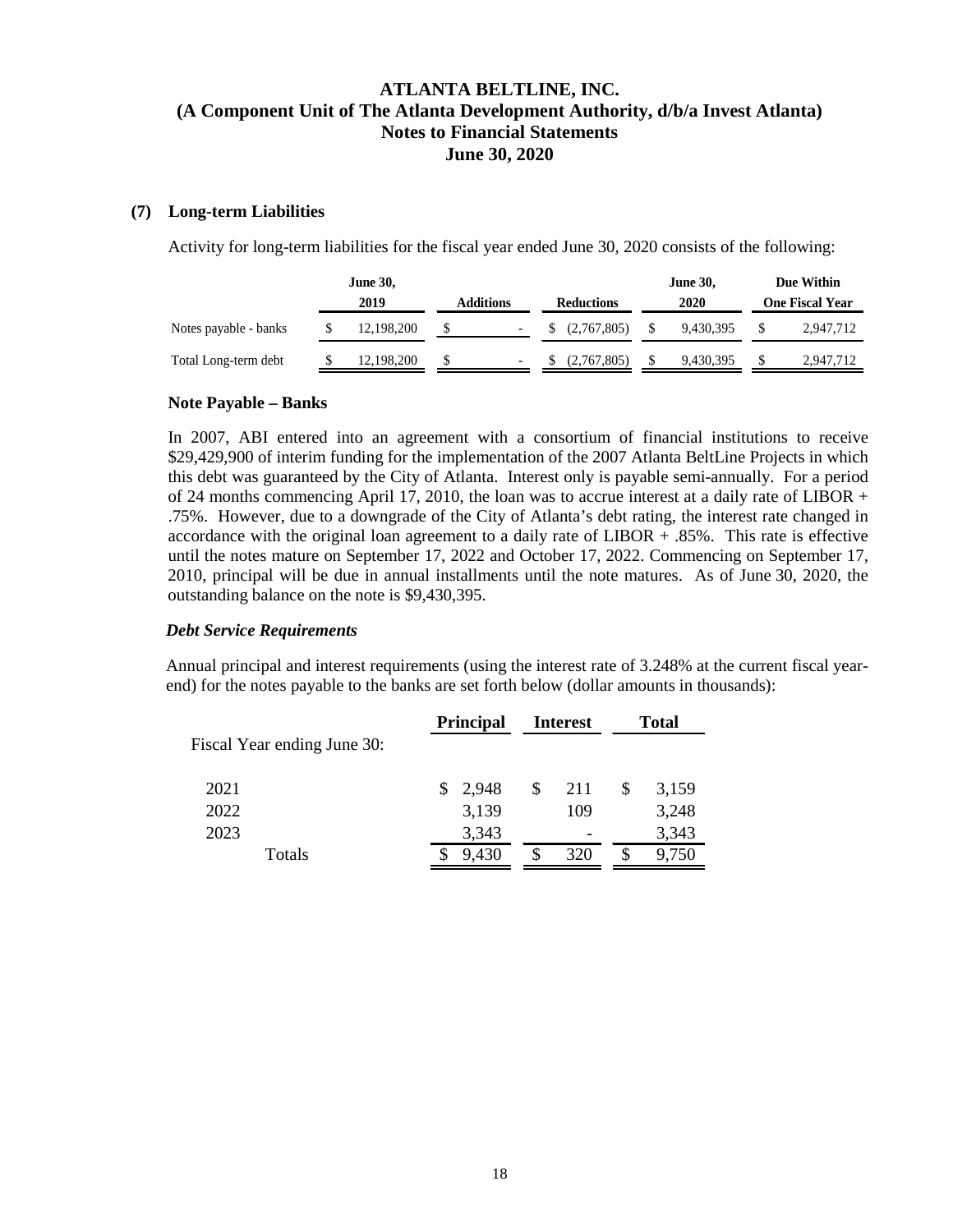#### **(8) Due to City of Atlanta - Clear Creek Project**

In 2007, ABI and the City of Atlanta entered into an intergovernmental agreement for the Clear Creek Project. The Clear Creek Project will result in the construction of a storm water retention pond and infrastructure improvements for sewer basin relief. The City of Atlanta contributed \$30 million to ABI for the estimated cost to complete the project. During fiscal year 2010, ABI returned \$5 million of the unspent project dollars to the City and during fiscal year 2013, ABI returned an additional \$1 million of the unspent project dollars to the City. Thus, the City has only provided up to \$24 million for the Clear Creek Project. Upon completion, both the project and any portion of the \$24 million not expended by ABI will revert back to the City of Atlanta in order to satisfy this obligation. Thus \$24 million is accrued as a non-current liability. This amount has no maturity date, nor is interest charged. All costs associated with the Clear Creek Project are being accounted for as construction in process. At June 30, 2020, total project costs to date totaled \$23,970,696.

### **(9) Operating Lease**

ABI has entered into an operating lease for the rental of office space for its operations. The lease contains a provision for free rent for the first year of the eleven year lease and also contains rent escalations in future years. The lease began July 1, 2015.

| <b>Fiscal Year Ending June 30,</b> |       | <b>Rental Amount</b> |  |
|------------------------------------|-------|----------------------|--|
| 2021                               |       | \$<br>412,083        |  |
| 2022                               |       | 421,895              |  |
| 2023                               |       | 431,706              |  |
| 2024                               |       | 441,518              |  |
| 2025                               |       | 451,329              |  |
| 2026                               |       | 461,141              |  |
|                                    | Total | \$<br>2,619,672      |  |

Future minimum rental payments on this lease as of June 30, 2020 are as follows:

During the fiscal year ended June 30, 2020, ABI paid \$402,272 under this lease in base rent, however, \$379,081 of rent was expensed in order to evenly charge rent over the full term of the lease.